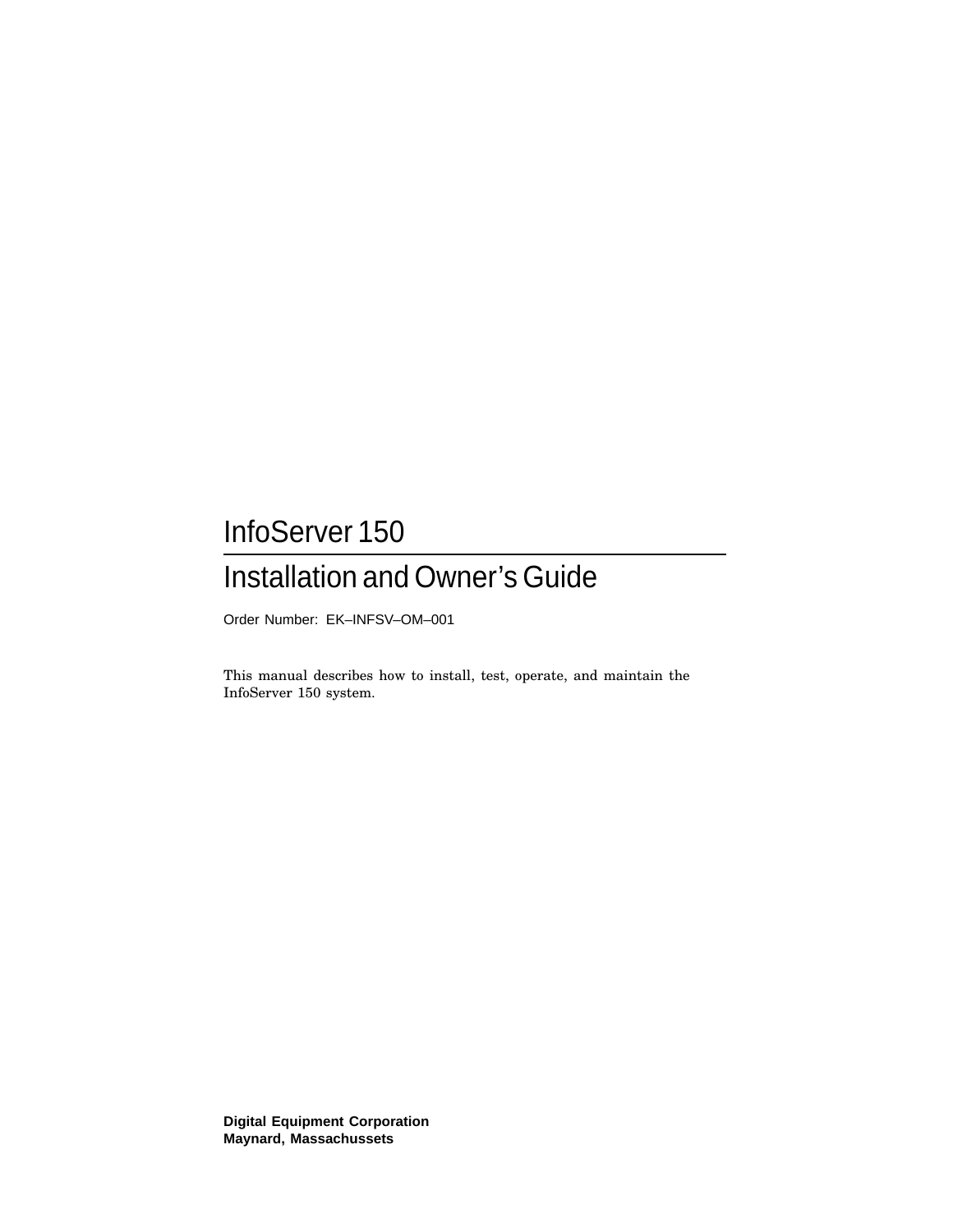#### **October 1991**

The information in this document is subject to change without notice and should not be construed as a commitment by Digital Equipment Corporation. Digital Equipment Corporation assumes no responsibility for any errors that may appear in this document.

The software described in this document is furnished under a license and may be used or copied only in accordance with the terms of such license.

No responsibility is assumed for the use or reliability of software on equipment that is not supplied by Digital Equipment Corporation or its affiliated companies.

© Digital Equipment Corporation 1991.

All Rights Reserved.

The following are trademarks of Digital Equipment Corporation: DEC, DECnet, DECconnect, DIGITAL, ULTRIX, VAX, VAXserver, VAXstation, VMS, VT, and the Digital logo.

The following are third-party trademarks:

Intel is a registered trademark of Intel Corporation.

MS–DOS is a registered trademark of Microsoft Corporation.

PostScript is a registered trademark of Adobe Systems Incorporated.

Xerox is a registered trademark of Xerox Corporation.

ZK5900

This document is available on CDROM.

This document was prepared using VAX DOCUMENT, Version 2.0.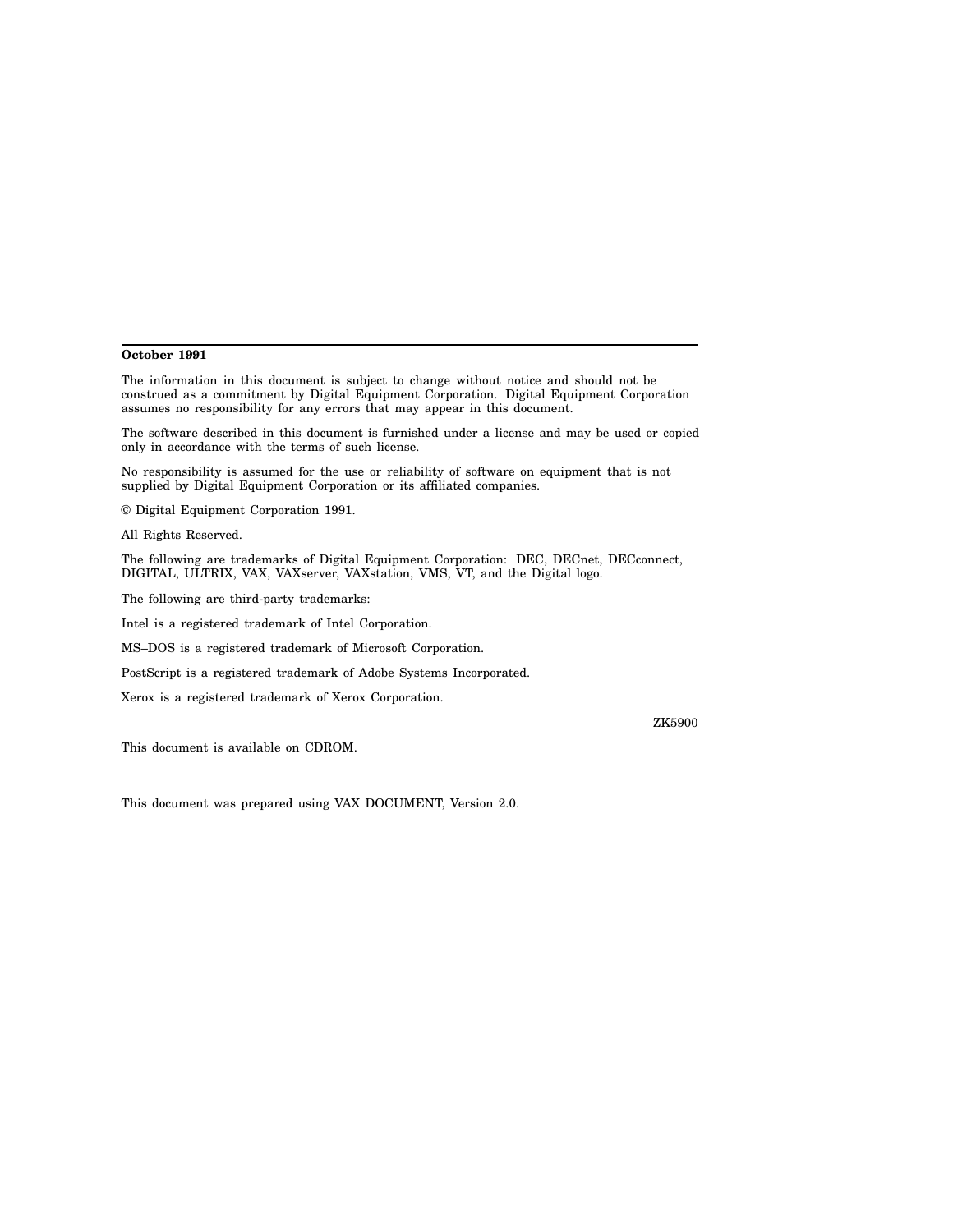# **Contents**

|             |       |                                                                                          | vii      |
|-------------|-------|------------------------------------------------------------------------------------------|----------|
| 1           |       | <b>InfoServer 150 System Overview</b>                                                    |          |
|             | 1.1   |                                                                                          | $1 - 2$  |
|             | 1.2   |                                                                                          | $1 - 3$  |
|             | 1.2.1 |                                                                                          | $1 - 3$  |
|             | 1.2.2 | RRD42 Compact Disc Drive                                                                 | $1 - 3$  |
|             | 1.3   |                                                                                          | $1 - 4$  |
| $\mathbf 2$ |       | <b>Installing Your System</b>                                                            |          |
|             | 2.1   | Choosing the Right Location for the System                                               | $2 - 1$  |
|             | 2.2   | Unpacking and Inspecting System Components                                               | $2 - 2$  |
|             | 2.3   | Connecting System Components                                                             | $2 - 4$  |
|             | 2.3.1 | Identify the System Unit Ports and Connectors                                            | $2 - 4$  |
|             | 2.3.2 |                                                                                          | $2 - 5$  |
|             | 2.3.3 | Install the Connector Covers                                                             | $2 - 5$  |
|             | 2.3.4 |                                                                                          | $2 - 6$  |
|             | 2.3.5 | Connect the System Unit Power Cord                                                       | $2 - 9$  |
|             | 2.3.6 | Connect a Console Terminal                                                               | $2 - 10$ |
|             | 2.3.7 |                                                                                          | $2 - 11$ |
|             | 2.4   |                                                                                          | $2 - 11$ |
|             | 2.5   | Loading a Compact Disc                                                                   | $2 - 12$ |
|             | 2.6   | Unoading a Compact Disc $\ldots \ldots \ldots \ldots \ldots \ldots \ldots \ldots \ldots$ | $2 - 16$ |
|             | 2.7   |                                                                                          | $2 - 17$ |
|             | 2.8   | Turning Off the System                                                                   | $2 - 18$ |
|             | 2.9   | Bootstrapping the System $\dots \dots \dots \dots \dots \dots \dots \dots \dots$         | $2 - 18$ |
|             | 2.9.1 | Bootstrapping the System Automatically Without a                                         |          |
|             |       |                                                                                          | $2 - 18$ |
|             | 2.9.2 | Starting the System with a Console, Only If Necessary                                    | $2 - 18$ |
|             | 2.9.3 | Recovering from Bootstrap Failures                                                       | $2 - 19$ |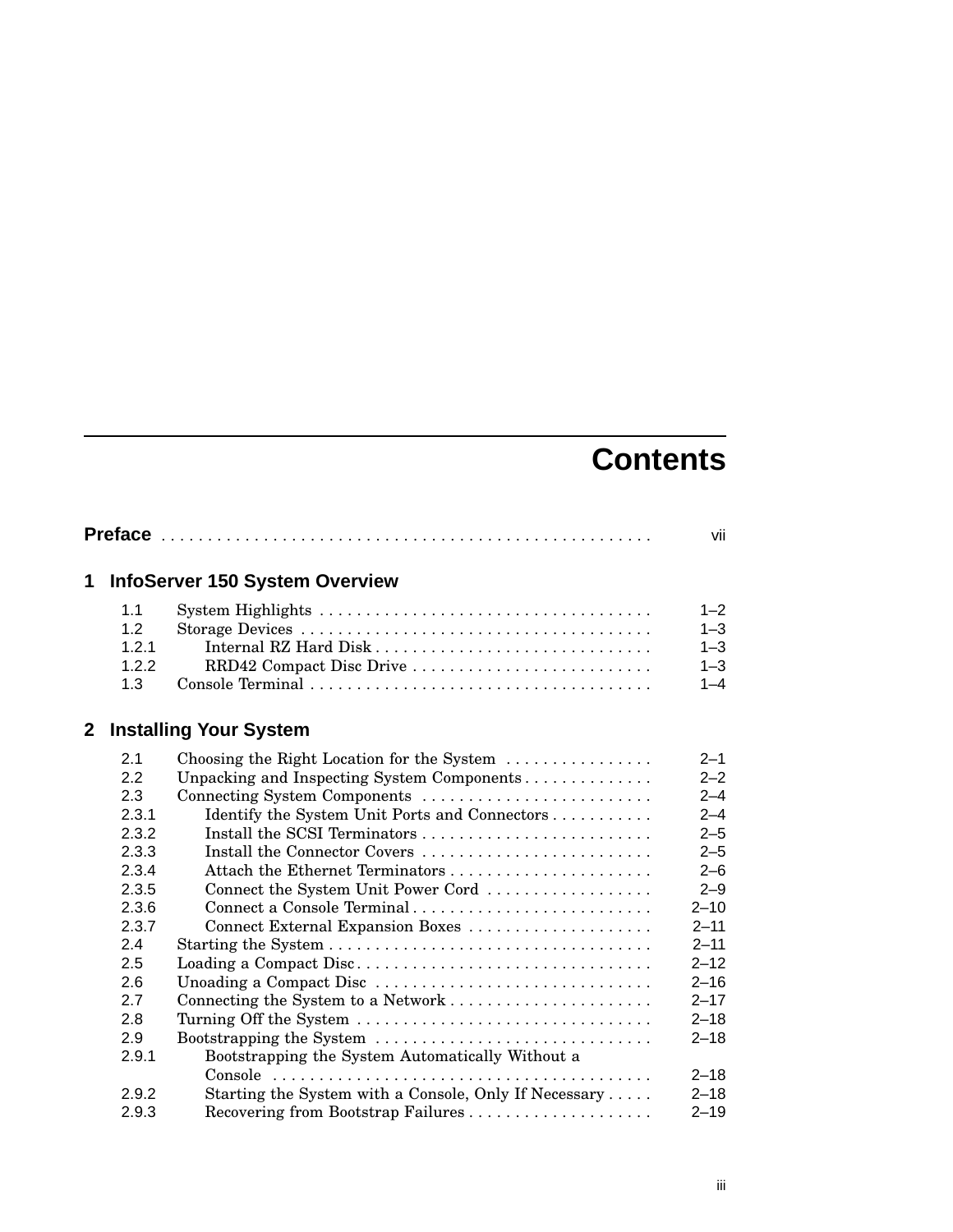## **3 Expanding Your System**

| 3.1   | Guidelines for Connecting Expansion Boxes           | $3 - 1$ |
|-------|-----------------------------------------------------|---------|
| 3.2   | Preparing Your System for an Expansion Box          | $3 - 2$ |
| 3.3   | Unpacking an Expansion Box                          | $3 - 3$ |
| 3.4   |                                                     | $3 - 3$ |
| 3.5   | Connecting Two Expansion Boxes                      | $3 - 5$ |
| 3.6   | RRD42 Compact Disc Expansion Box                    | $3 - 6$ |
| 3.6.1 | Verifying the SCSI ID Number on the RRD42 Expansion |         |
|       |                                                     | $-7$    |
| 3.6.2 | Resetting the SCSI ID on the Second RRD42 Expansion |         |
|       |                                                     | $-7$    |
| 3.7   | Preventive Maintenance                              | $3 - 8$ |

## **4 Connecting to a Network**

| 4.1   | Connecting to a ThinWire Ethernet Network          | $4 - 1$  |
|-------|----------------------------------------------------|----------|
| 4.1.1 | Check the Network Select Button                    | $4 - 1$  |
| 4.1.2 | Verify Your ThinWire Ethernet Network Installation | $4 - 2$  |
| 4.1.3 | Connect Your System to ThinWire Ethernet Cable     | $4 - 3$  |
| 4.2   | Creating a ThinWire Ethernet Work Group            | $4 - 4$  |
| 4.2.1 | Connecting Your System to a DECconnect Faceplate   | $4 - 5$  |
| 4.2.2 | Troubleshooting the ThinWire Segment               | $4 - 6$  |
| 4.3   | Connecting to a Standard Ethernet Network          | $4 - 9$  |
| 4.3.1 | Check the Network Select Button                    | $4 - 9$  |
| 4.3.2 | Verify Your Standard Ethernet Network Installation | $4 - 9$  |
| 4.3.3 | Connect a Transceiver Cable to Your System         | $4 - 10$ |
| 4.3.4 | Troubleshooting the Standard Ethernet Connection   | $4 - 10$ |

## **5 Solving Problems**

| 5.1  | Checking Cable Connections                  | $5 - 1$  |
|------|---------------------------------------------|----------|
| 5.2  | Using the Troubleshooting Table             | $5 - 2$  |
| 5.3  | Interpreting Power-Up Error Messages        | $5 - 5$  |
| 5.4  |                                             | $5 - 7$  |
| 5.5  | Displaying System Configuration Information | $5 - 8$  |
| 5.6  |                                             | $5 - 9$  |
| 5.7  |                                             | $5 - 10$ |
| 5.8  | Running Test Utilities for Expansion Boxes  | $5 - 12$ |
| 5.9  |                                             | $5 - 12$ |
| 5.10 | Reestablishing Console Parameters           | $5 - 12$ |
| 5.11 |                                             | $5 - 13$ |
| 5.12 |                                             | $5 - 13$ |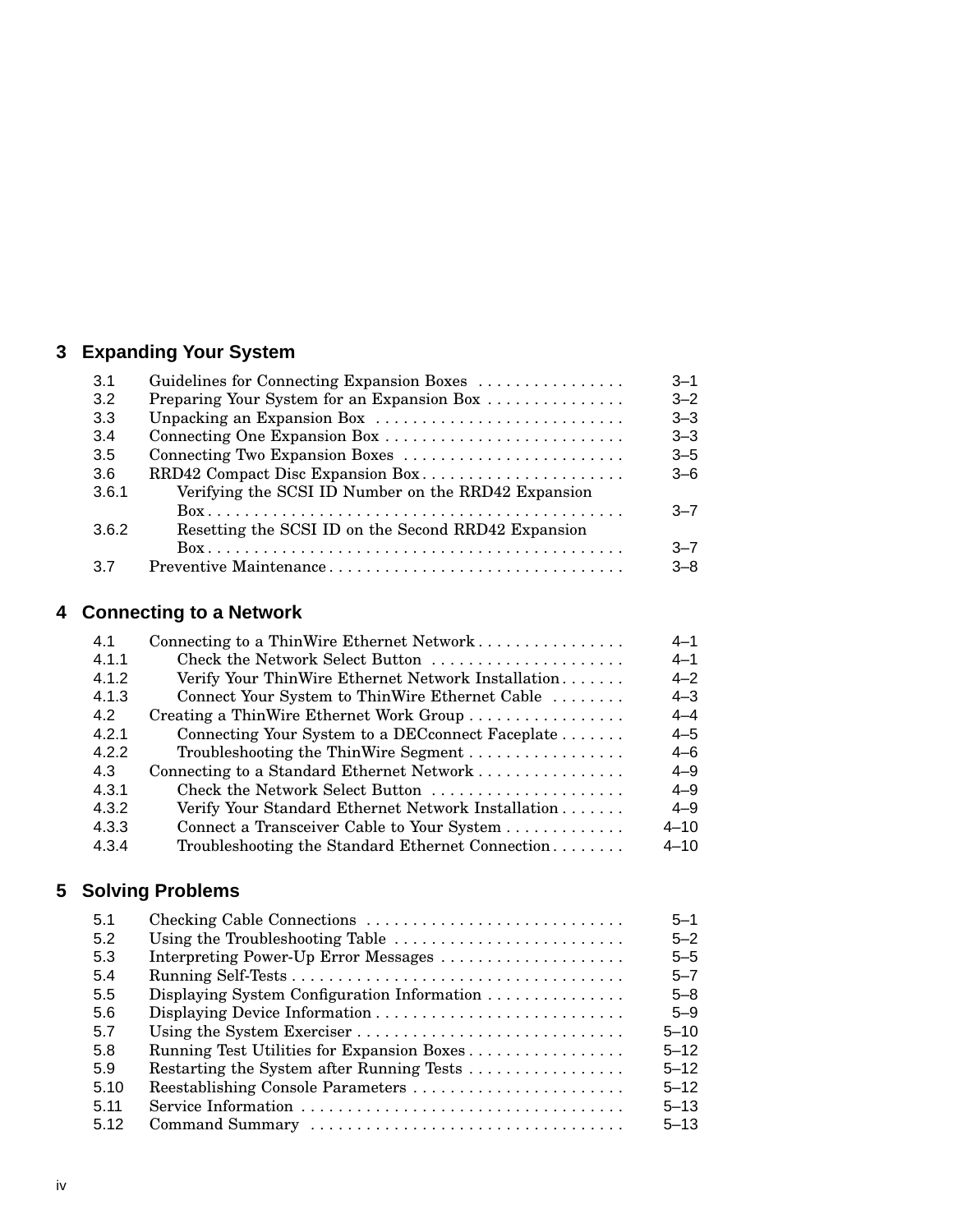## **A SCSI ID Numbers**

|  | $A-1$   |
|--|---------|
|  | $A - 2$ |
|  | $A - 3$ |

# **B System Specifications**

# **Glossary**

## **Index**

## **Figures**

| $1 - 1$  | InfoServer 150 System Enclosure                                                                        | $1 - 1$  |
|----------|--------------------------------------------------------------------------------------------------------|----------|
| $1 - 2$  | Front Panel of Embedded RRD42 Drive                                                                    | $1 - 2$  |
| $2 - 1$  | InfoServer 150 System Components                                                                       | $2 - 3$  |
| $2 - 2$  |                                                                                                        | $2 - 4$  |
| $2 - 3$  | Rear Panel with SCSI Terminators Installed                                                             | $2 - 5$  |
| $2 - 4$  |                                                                                                        | $2 - 6$  |
| $2 - 5$  |                                                                                                        | $2 - 7$  |
| $2 - 6$  | Connecting the Power Cord                                                                              | $2 - 9$  |
| $2 - 7$  | Connecting the Console Terminal Cable                                                                  | $2 - 10$ |
| $2 - 8$  | Opening the Caddy                                                                                      | $2 - 13$ |
| $2 - 9$  |                                                                                                        | $2 - 14$ |
| $2 - 10$ | Loading the Caddy in the Drive                                                                         | $2 - 15$ |
| $2 - 11$ | Ejecting the Caddy from the Drive                                                                      | $2 - 16$ |
| $2 - 12$ | Front Panel of RRD42 Drive                                                                             | $2 - 17$ |
| $3 - 1$  | Removing SCSI Terminator                                                                               | $3 - 2$  |
| $3 - 2$  | Connecting One RRD42 Expansion Box                                                                     | $3 - 4$  |
| $3 - 3$  | Connecting Two RRD42 Expansion Boxes                                                                   | $3 - 6$  |
| $3 - 4$  | RRD42 Real Panel                                                                                       | $3 - 7$  |
| $4 - 1$  | Position of Network Select Button and Ethernet Lights                                                  | $4 - 2$  |
| $4 - 2$  |                                                                                                        | $4 - 3$  |
| $4 - 3$  | Attaching T-Connector with Cable Segment to BNC                                                        |          |
|          | $Connector \ldots \ldots \ldots \ldots \ldots \ldots \ldots \ldots \ldots \ldots \ldots \ldots \ldots$ | $4 - 4$  |
| $4 - 4$  | Connecting to DECconnect Faceplate                                                                     | $4 - 6$  |
| $4 - 5$  | Disconnecting T-connector                                                                              | $4 - 8$  |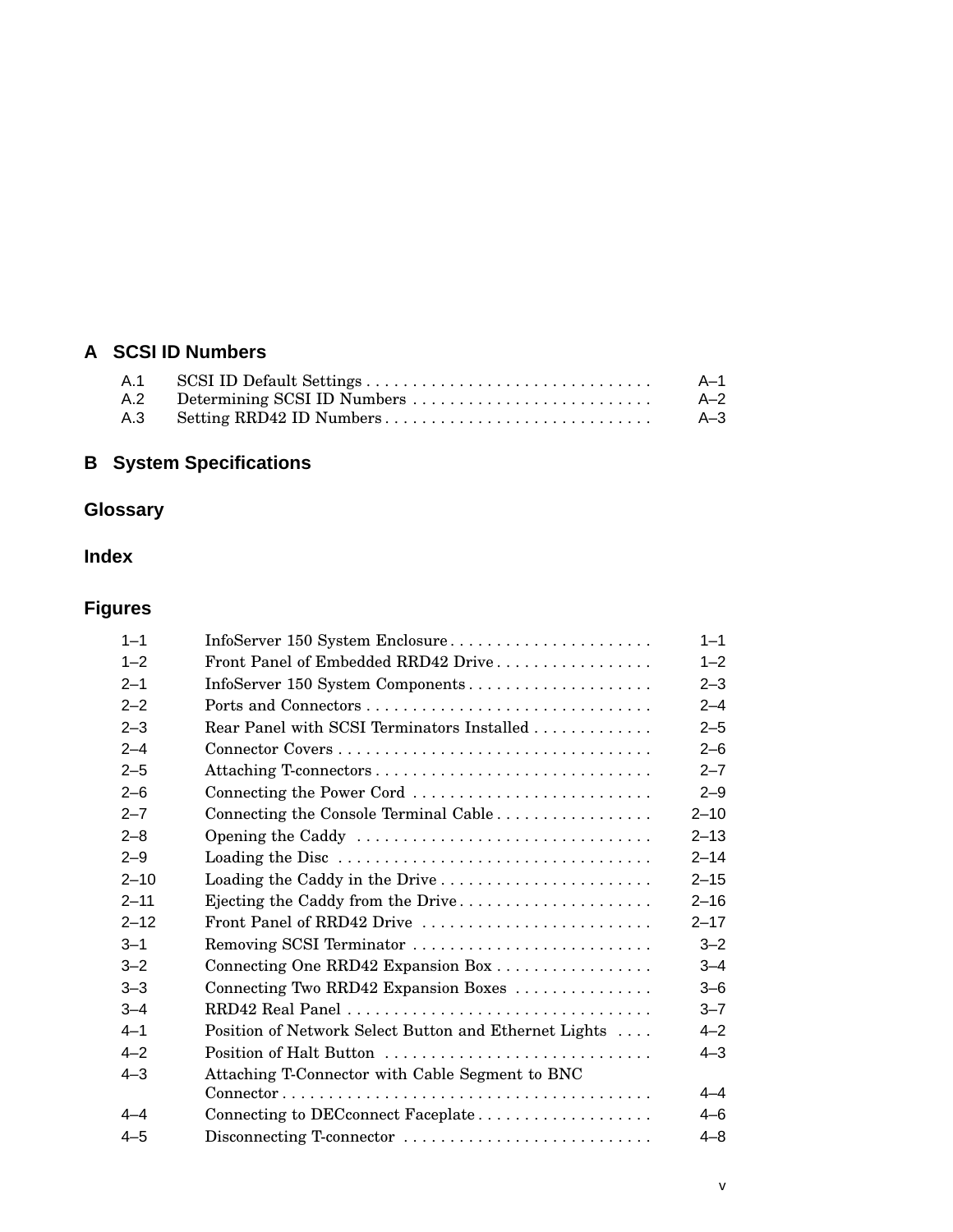| $4 - 6$       | Securing Standard Ethernet Connector       | $4 - 10$ |
|---------------|--------------------------------------------|----------|
| <b>Tables</b> |                                            |          |
|               | Related Documents                          | viii     |
| $3 - 1$       | SCSI Devices Self-Test Status Codes        | $3 - 8$  |
| $5 - 1$       | Troubleshooting Basic System Problems      | $5 - 3$  |
| $5 - 2$       | Power-Up and Self-Test Display Identifiers | $5 - 6$  |
| $5 - 3$       | Definition of Mnemonics                    | $5 - 9$  |
| $5 - 4$       | SET Command Summary                        | $5 - 13$ |
| $5 - 5$       | TEST Command Summary                       | $5 - 14$ |
| $5 - 6$       | SHOW Command Summary                       | $5 - 15$ |
| $A-1$         | SCSI ID numbers for InfoServer 150 System  | $A-2$    |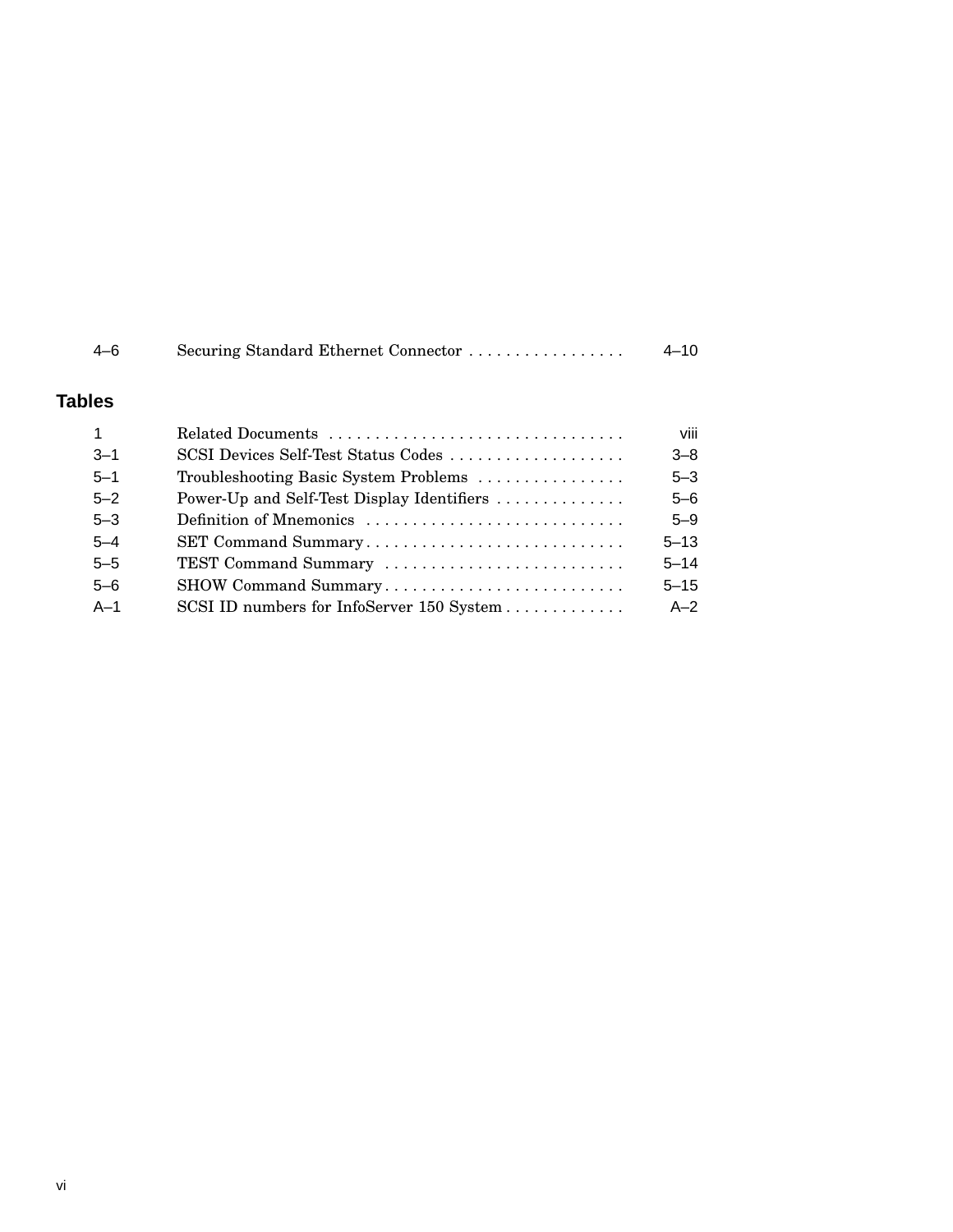# **Preface**

## **Document Purpose**

This document describes how to install, test, operate, and maintain the InfoServer 150 system. This system is a general-purpose disk storage server that quickly and efficiently transfers data between disks connected to the server and remote network client systems.

For information on session management and software commands, see the *InfoServer System Operations Guide*.

## **Intended Audience**

This document addresses persons responsible for installing, operating, or maintaining the InfoServer 150 system.

## **Document Structure**

This document is organized as follows:

- Chapter 1 provides an overview of the InfoServer 150 system.
- Chapter 2 provides instructions for installing new InfoServer 150 systems.
- Chapter 3 provides information on installing and using add-on storage devices and software-loading devices such as compact disc drives.
- Chapter 4 explains how to connect your system to a ThinWire Ethernet or standard Ethernet network. The chapter also explains how to connect systems into a simple ThinWire work group.
- Chapter 5 provides troubleshooting information.

Appendixes provide information on the following topics:

- Setting SCSI ID numbers on drives for custom configurations
- System specifications

The glossary explains technical terms used in the document.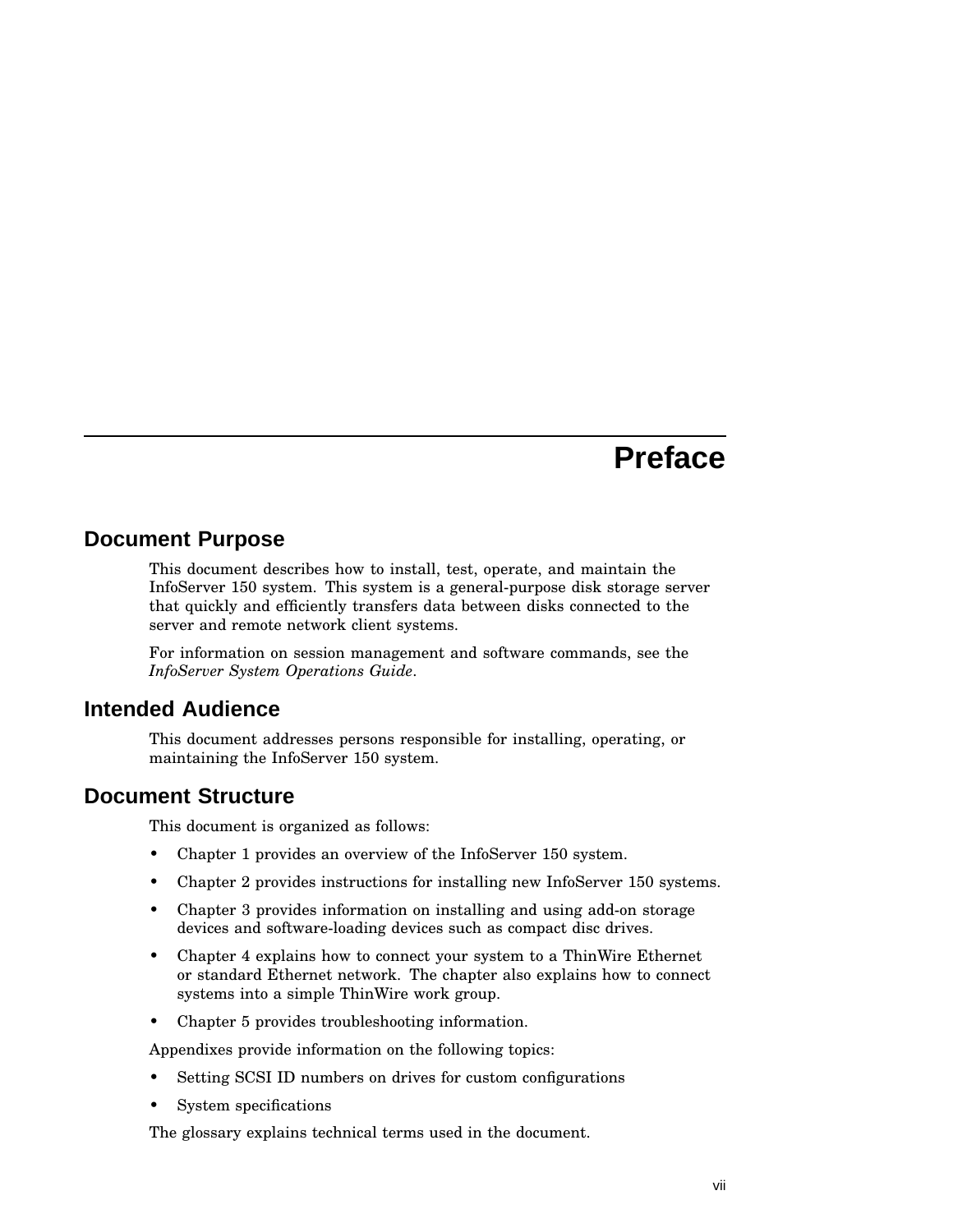## **Related Documents**

Consult your Digital sales representative for information on obtaining the documents listed in Table 1.

| <b>Titles</b>                                                                      | <b>Order Number</b> |
|------------------------------------------------------------------------------------|---------------------|
| <b>InfoServer Documentation</b>                                                    |                     |
| InfoServer System Operations Guide                                                 | AA-PJXJA-TE         |
| InfoServer 100 Installation and Owner's Guide                                      | EK-DIS1K-IN         |
| <b>Client Documentation</b>                                                        |                     |
| VMS LAD Control Program Manual                                                     | AA-PD1LB-TE         |
| <b>SCSI Device Documentation</b>                                                   |                     |
| RRD40 Disc Drive Owner's Manual                                                    | EK-RRD40-OM         |
| RRD42 Disc Drive Owner's Manual                                                    | EK-RRD42-OM         |
| TK50Z User's Guide                                                                 | EK-OTK50-UG         |
| <b>DECconnect System Documentation</b>                                             |                     |
| <b>DEC</b> connect System General Description                                      | EK-DECSY-GD         |
| <b>DECconnect System Requirements Evaluation Workbook</b>                          | EK-DECSY-EG         |
| DEC connect System Installation and Verification Guide                             | EK-DECSY-VG         |
| DECconnect System Standalone ThinWire Networks:<br>Planning and Installation Guide | EK-DECSY-TG         |
| DECconnect System Planning and Configuration Guide                                 | EK-DECSY-CG         |
|                                                                                    |                     |

### **Table 1 Related Documents**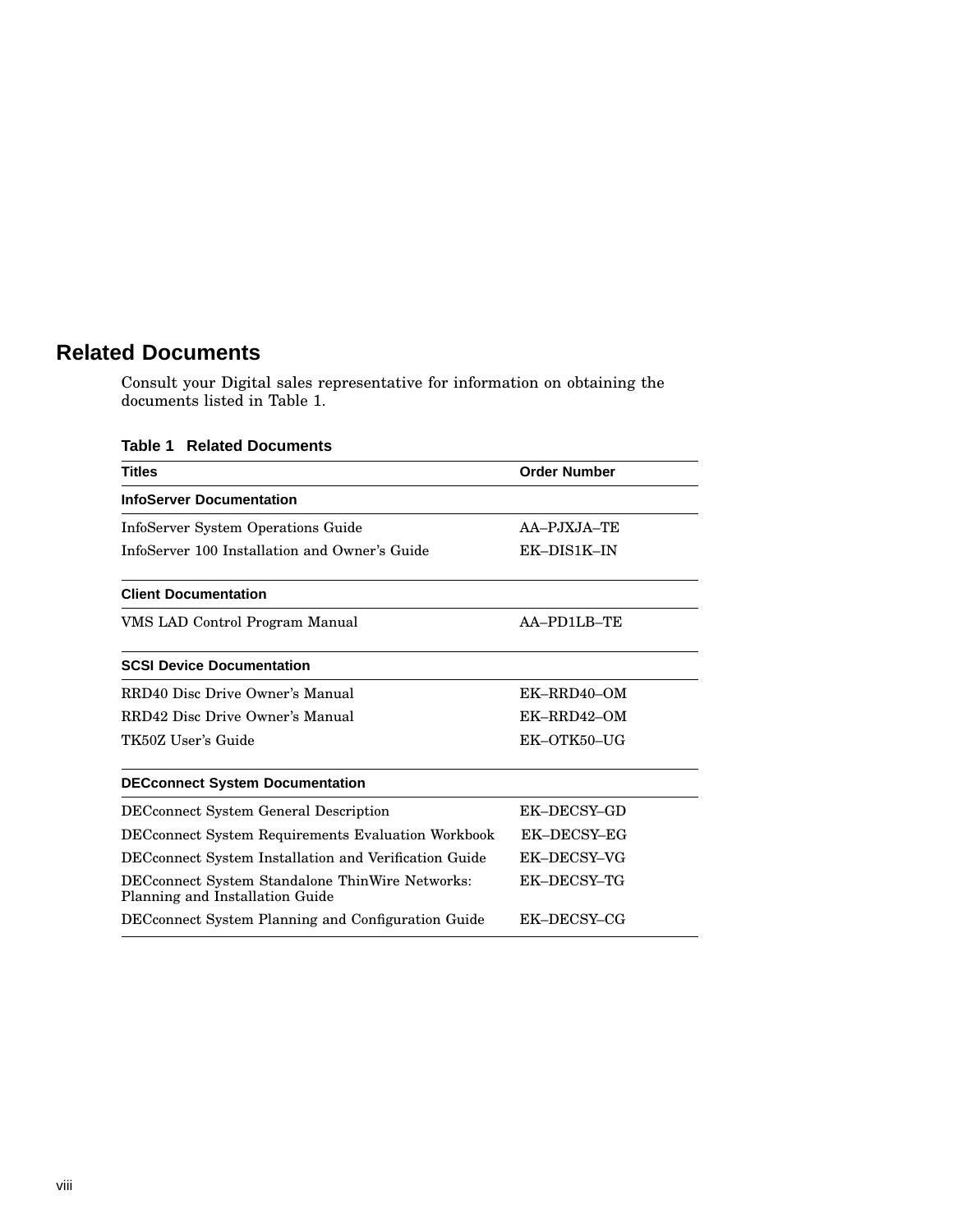## **Conventions**

The following conventions are used in this document:

| Return                | A key name is shown enclosed to indicate that you press a<br>key on the keyboard.                                                                           |
|-----------------------|-------------------------------------------------------------------------------------------------------------------------------------------------------------|
| I O                   | The on/off power switch on equipment. You press $\perp$ to turn<br>power on, or O to turn power off.                                                        |
| red ink               | Red ink indicates information that you must enter from the<br>keyboard or a screen object that you must choose or click on.                                 |
|                       | For online versions of the book, user input is shown in <b>bold</b> .                                                                                       |
| boldface text         | Boldface text represents the introduction of a new term<br>defined the glossary or a phrase that is emphasized in text.                                     |
|                       | Boldface text is also used to show user input in online<br>versions of the book.                                                                            |
| <i>italic</i> text    | Italic text represents information that can vary. (for<br>example, <i>device</i> ).                                                                         |
| <b>UPPERCASE TEXT</b> | Uppercase letters indicate that you must enter a command<br>(for example, enter TEST 50).                                                                   |
| numbers               | Unless otherwise noted, all numbers in the text are assumed<br>to be decimal. Nondecimal radixes—binary, octal, or<br>hexadecimal—are explicitly indicated. |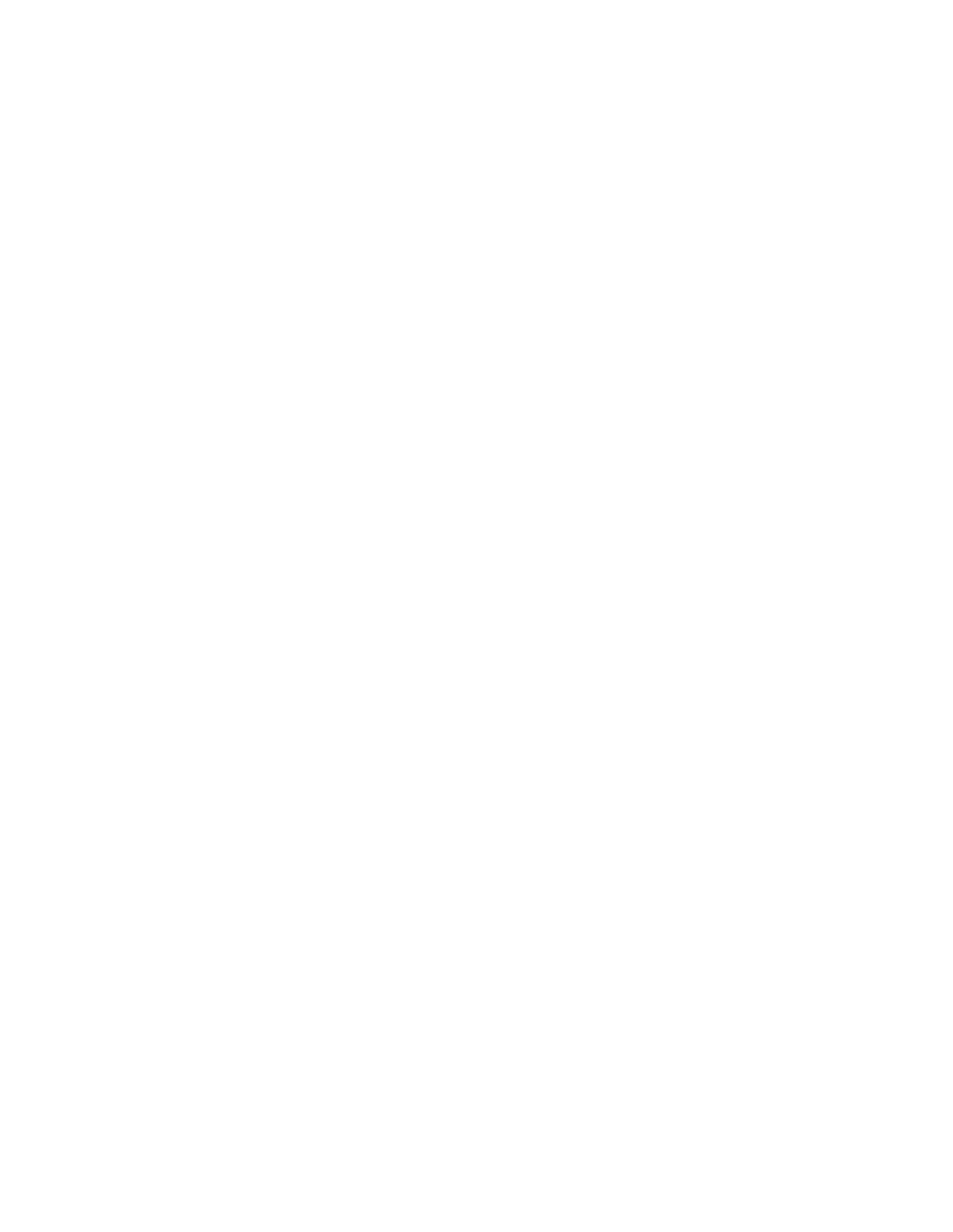# **InfoServer 150 System Overview**

The InfoServer 150 system is a general-purpose disk storage server that quickly and efficiently transfers data between disks connected to the server and remote network **client systems**. It provides users with a low-cost data sharing capability that is flexible and easy to manage. Figure 1–1 shows the InfoServer 150 system enclosure.

#### **Figure 1–1 InfoServer 150 System Enclosure**



The InfoServer system can support many diverse applications. For example, VMS and other client systems can share software distribution and documentation on compact discs connected to the server. Some VAX systems can use the server to load their **bootstrap** program and then to perform a VMS operating system installation from a compact disc in the server.

**1**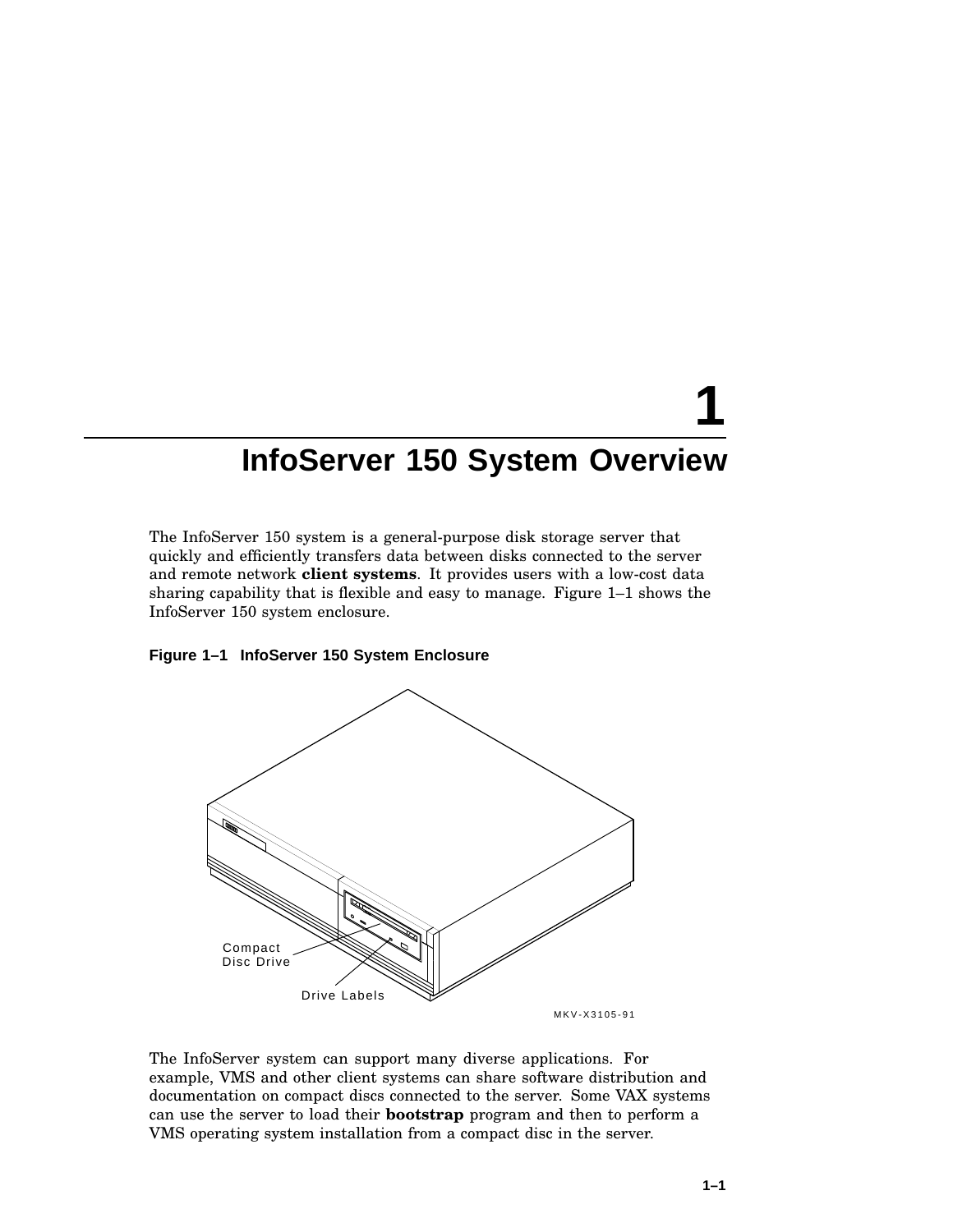**InfoServer 150 System Overview 1.1 System Highlights**

## **1.1 System Highlights**

Your InfoServer 150 system has many special features:

• **Memory**

The system comes with 4 MB of internal random access memory (RAM).

- **ThinWire and standard Ethernet connectability** You can connect the InfoServer system to standard Ethernet or ThinWire Ethernet work groups and networks but not to both types at the same time.
- **RRD42 compact disc drive**

One RRD42 compact disc drive is mounted at the front on the server. Figure 1–2 shows the drive's front panel.

#### **Figure 1–2 Front Panel of Embedded RRD42 Drive**



#### • **Internal hard disk drive**

The InfoServer 150 system includes one internal disk drive. This drive stores server configuration information. The drive can also be served to client nodes as writable storage. The InfoServer 150 system configuration comes with an RZ23L drive; the InfoServer 150VXT system configuration comes with an RZ24 drive.

#### • **Self-sensing power supply**

The system power supply accepts power inputs in the ranges of 100 Vac to 120 Vac and 200 Vac to 240 Vac, at 50 or 60 Hertz. A selection switch is not needed.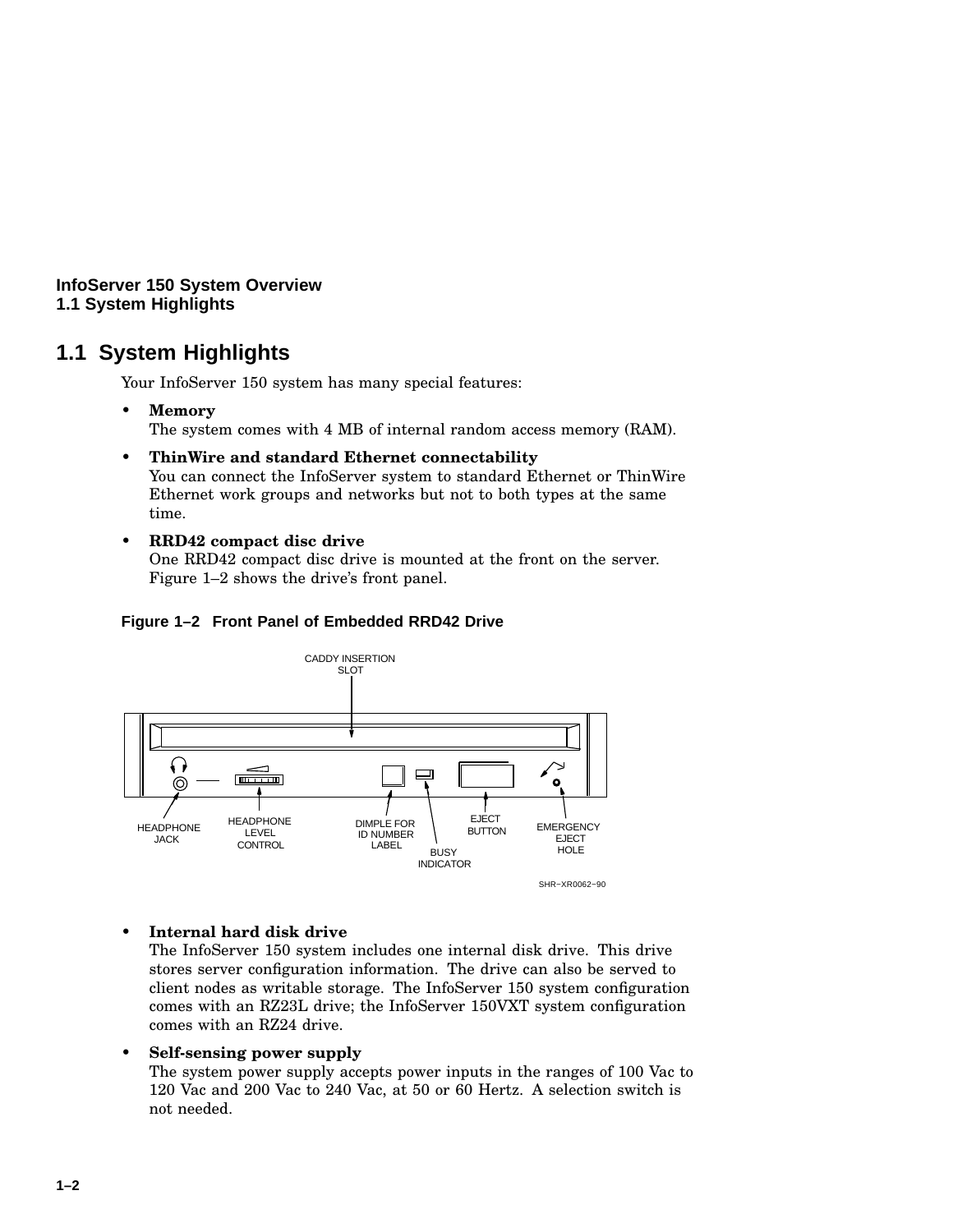### **InfoServer 150 System Overview 1.1 System Highlights**

### • **Communication ports**

A single DEC-423 asynchronous port (with MMJ connector for VT series terminals) is provided as standard. You can use this port to connect a terminal to the server to establish a local server management session. (See Section 2.3.6 and the *InfoServer System Operations Guide* for more information). This port is preset to run at 9600 baud, so any terminal connected to this port must be set at 9600 baud.

#### • **SCSI connectability**

The small computer systems interconnect (SCSI) is an industry standard for connecting mass storage devices.

#### • **Add-on storage devices**

You can purchase external expansion boxes to provide added storage capability. These external boxes must be qualified by Digital in order to meet the system requirements. You can connect up to 12 external drives to the server, provided you observe SCSI bus length guidelines.

## **1.2 Storage Devices**

The InfoServer 150 system uses the following internal storage devices:

- RZ23L hard disk (InfoServer 150 system configuration)
- RZ24 hard disk (InfoServer 150VXT system configuration)
- RRD42 compact disc drive

Figure 1–1 shows the location of the RRD42 compact disk drive in the system enclosure.

## **1.2.1 Internal RZ Hard Disk**

The server has one internal RZ drive. After the initial system bootstrap, the server uses this drive as its primary bootstrap device. For the initial bootstrap, the server uses the software compact disc supplied with the system.

The server also uses the RZ drive to save server characteristics and network configuration information for use at subsequent server bootstraps.

## **1.2.2 RRD42 Compact Disc Drive**

A compact disc is an optical, read-only storage media. The InfoServer 150 system comes with one RRD42 compact disc drive. The system can bootstrap from compact disc, although the internal RZ hard disk drive is the primary bootstrap device.

You can use the RRD42 drive for many purposes, such as software installation and database storage.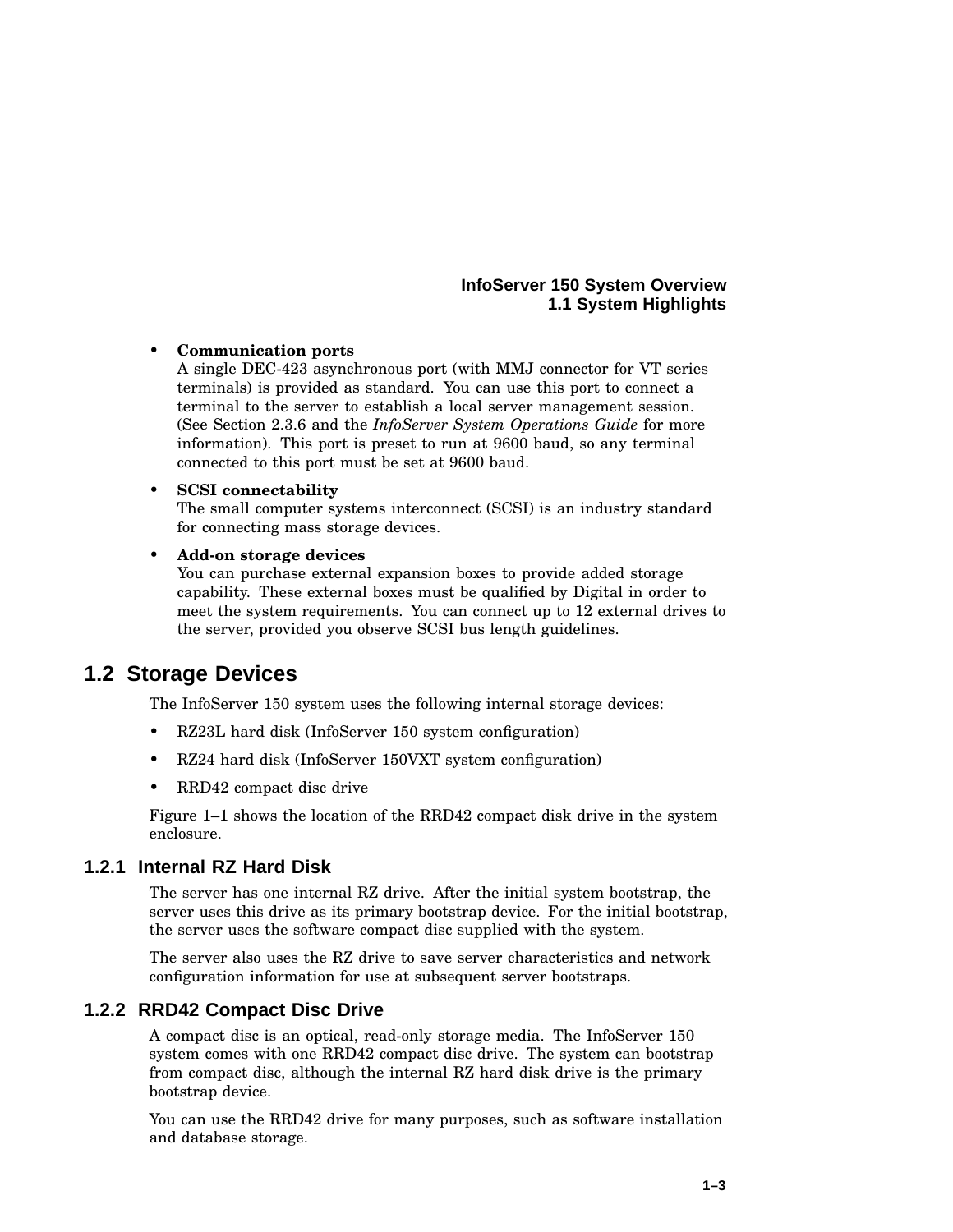#### **InfoServer 150 System Overview 1.2 Storage Devices**

You can increase the number of compact disc drives on your server by using RRD42 expansion boxes. See Chapter 3 for information about these add-on devices.

## **1.3 Console Terminal**

The InfoServer 150 system is designed to require a minimum amount of system management. You normally issue server commands by using a LAT terminal session created to the InfoServer 150 system from a terminal server. In the rare event that your server has problems communicating with client systems, you can connect a terminal to MMJ port 1 on the back of the system unit (see Section 2.3.6) and follow instructions in Chapter 5 to troubleshoot the problem. The recommended console terminal is a VT300 series terminal.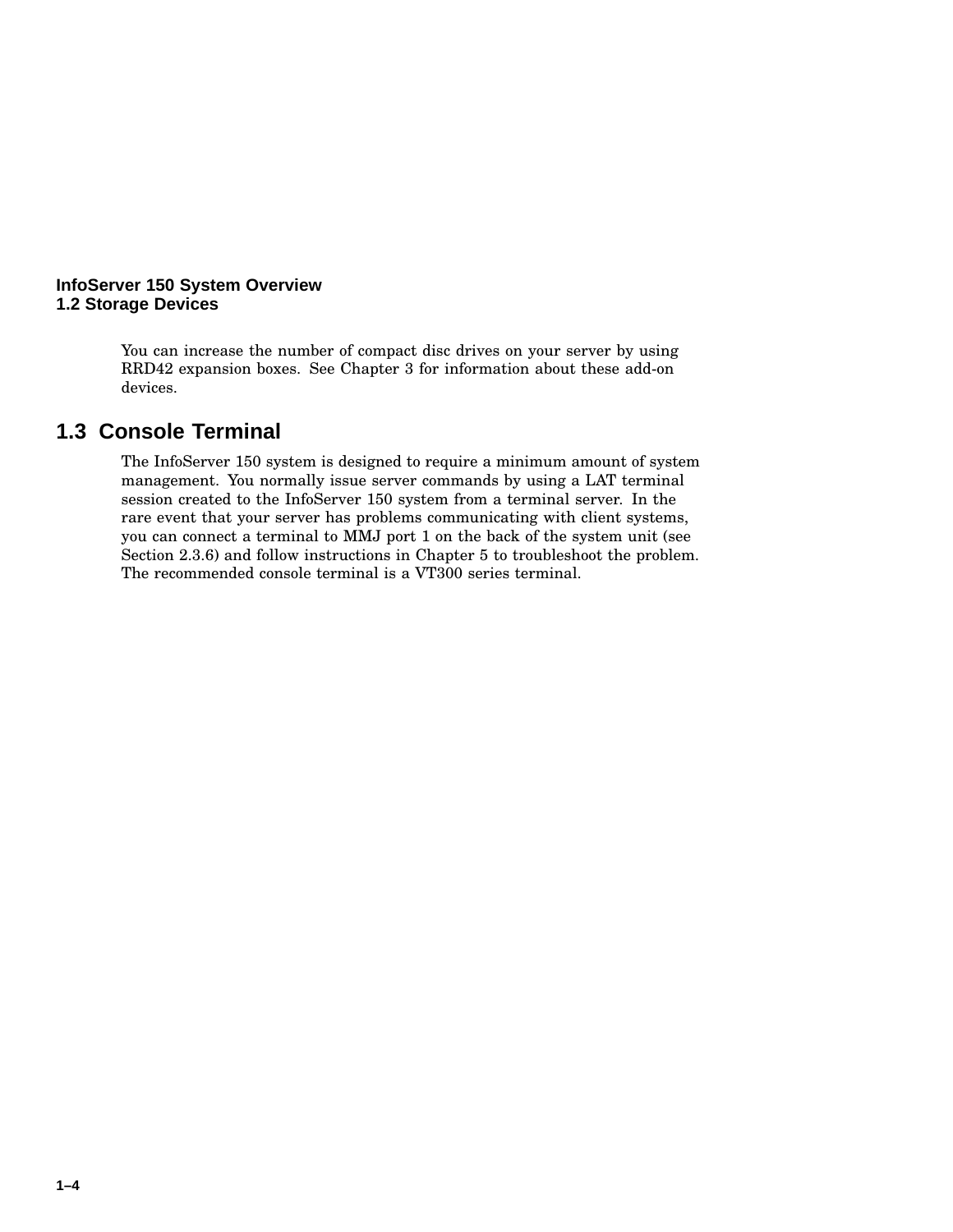# **2 Installing Your System**

Setting up your InfoServer 150 system is easy. This chapter provides step-by-step instructions on how to perform the following operations:

- Choose the right location for the system
- Unpack and inspect system components
- Connect system components
- Start the system
- Load and unload compact discs
- Connect the system to the network
- Turn off the system
- Bootstrap the system
- Recover from bootstrap failures

## **2.1 Choosing the Right Location for the System**

Use the following checklist to keep your system operating at its best:

- Carefully read all installation instructions before you turn on the power.
- Keep the air well circulated to prevent excess heat and dust from accumulating.
- Keep your equipment away from heaters, photocopiers, direct sunlight, and abrasive particles.
- Before you set up your system, select a surface that is large enough to hold the system unit. Your desk or work table is a good choice.
- Keep the area clean. Do not place food or liquid on or near your equipment, and do not place your system unit directly on the floor. Dust and dirt will damage the system components.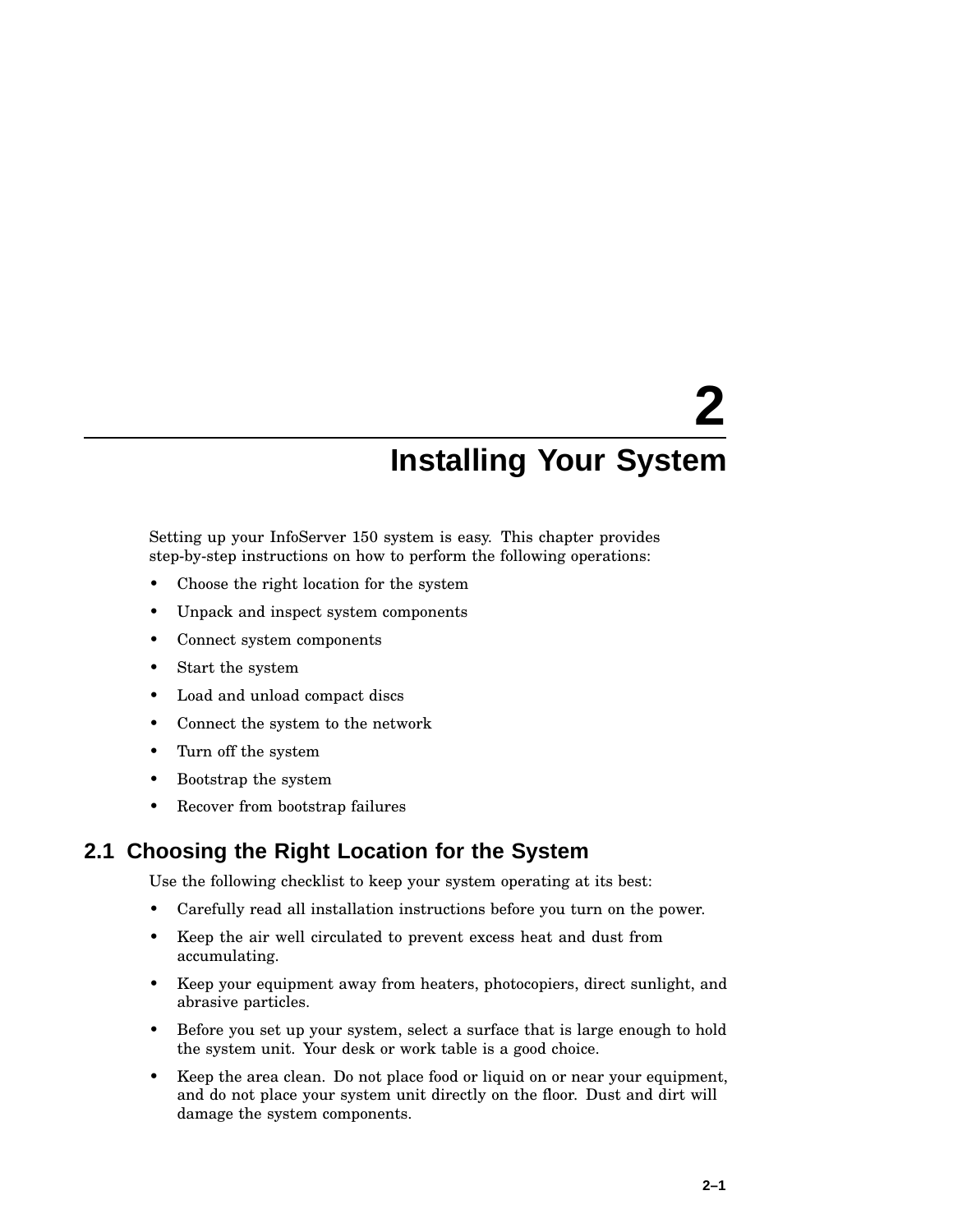#### **Installing Your System 2.1 Choosing the Right Location for the System**

- Keep air vents clear on each side of the system unit for proper ventilation. Do not place the system unit on its side. Blocking the air vents can cause the system unit to overheat.
- Connect your system to a dedicated grounded circuit.

If you have several pieces of equipment that need to be plugged into a power outlet, use a grounded power strip. Many power strips come with an on/off switch and a surge protector.

Do not exceed the current capacity of the circuit.

• To avoid damaging equipment that has been moved inside from a cold environment, let the equipment warm to room temperature before you turn it on.

## **2.2 Unpacking and Inspecting System Components**

The InfoServer 150 system is shipped in two boxes, one for hardware and one for software. The larger box contains the InfoServer 150 hardware with accessories and documentation. The smaller box, packed inside the larger box, contains the software compact discs with licenses and instructions.

Figure 2–1 shows the components shipped for the InfoServer system. Check the contents of the cartons against the shipping list provided. Expansion devices are packed in separate cartons (Section 3.3), Chapter 3).

**Note**

Depending on how you set up your system, you might not use all the components supplied with your system. Store any unused parts safely for future use.

#### **If You Move the System . . .**

Always repack the system unit in its original packing material when moving or relocating your system. This precaution will protect the hardware from damage.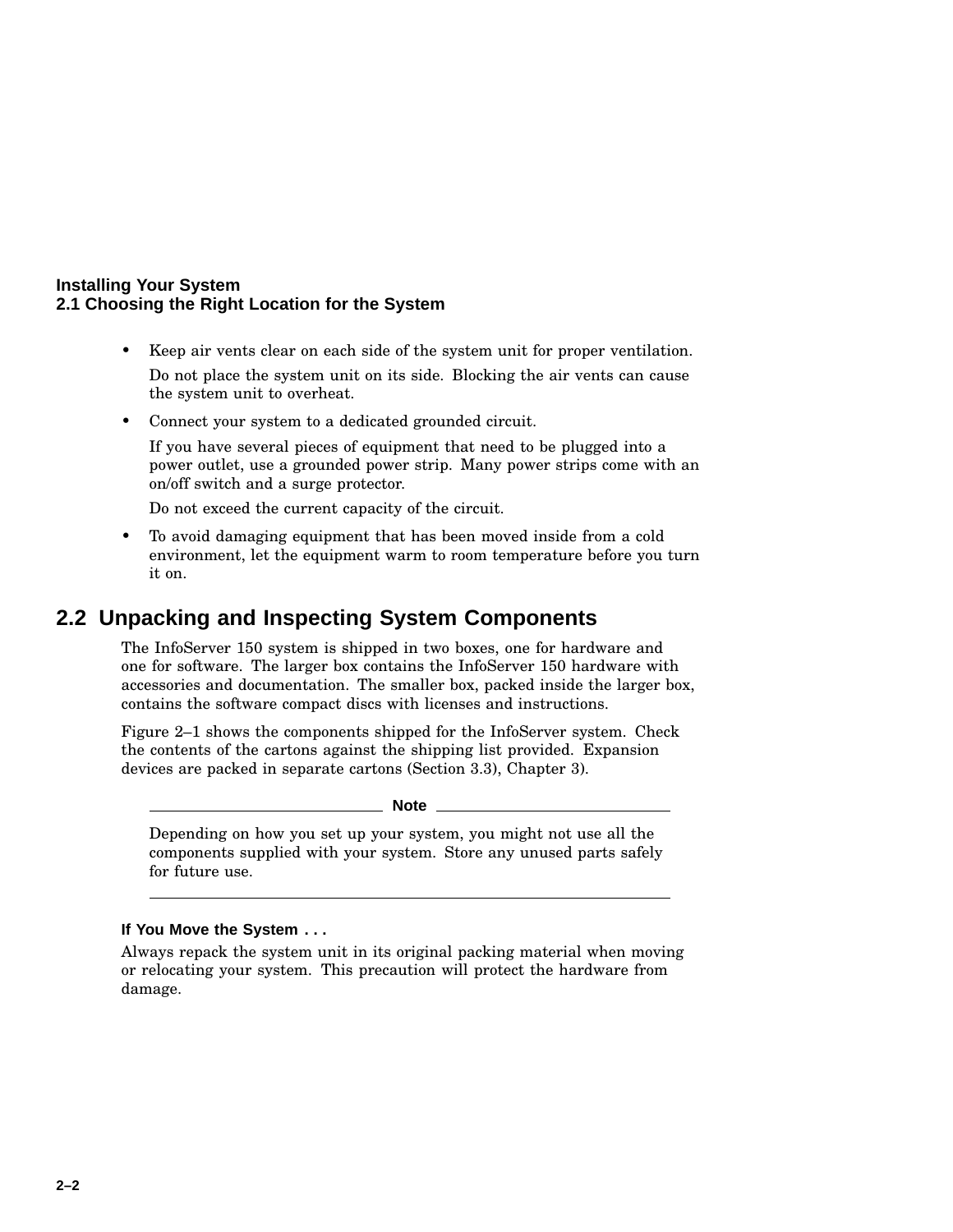## **Installing Your System 2.2 Unpacking and Inspecting System Components**



**Figure 2–1 InfoServer 150 System Components**

MKV-X3126-91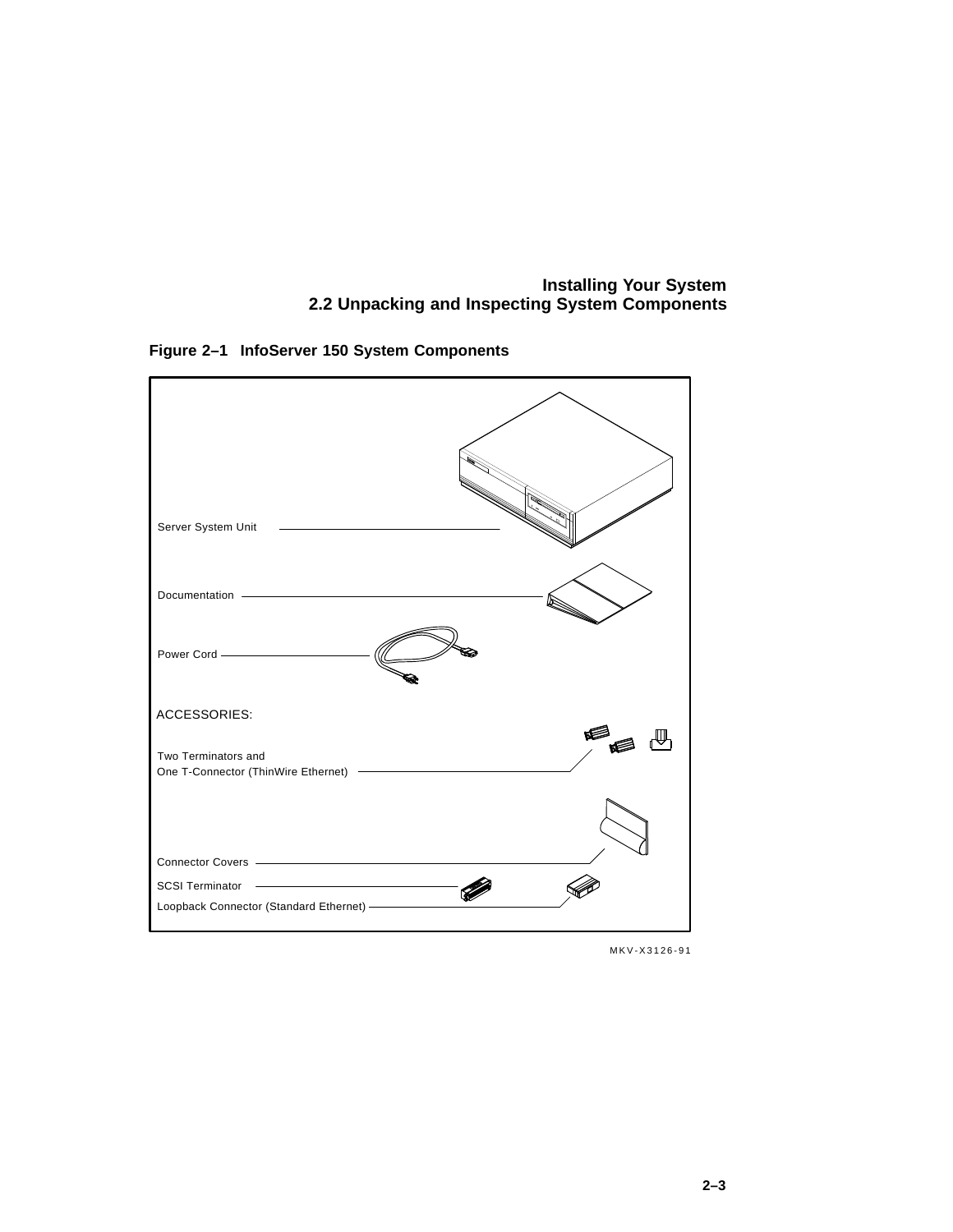## **2.3 Connecting System Components**

After unpacking, follow the instructions in Sections 2.3.1 through 2.3.7 to connect system components.

## **2.3.1 Identify the System Unit Ports and Connectors**

Figure 2–2 shows all the ports and connectors on the rear of an InfoServer 150 system. Take some time to become familiar with the ports and connectors. Symbols (called icons) identify each port and connector you will use when installing your system. Note that there are two SCSI ports. SCSI port A is at the upper left and SCSI port B is next to it.



#### **Figure 2–2 Ports and Connectors**

MKV-X3127-91

#### **Note**

Not all of the connectors shown are usable. In particular, MMJ ports 2 and 3 and the modem port (to the left of MMJ port 1) are not supported by the server.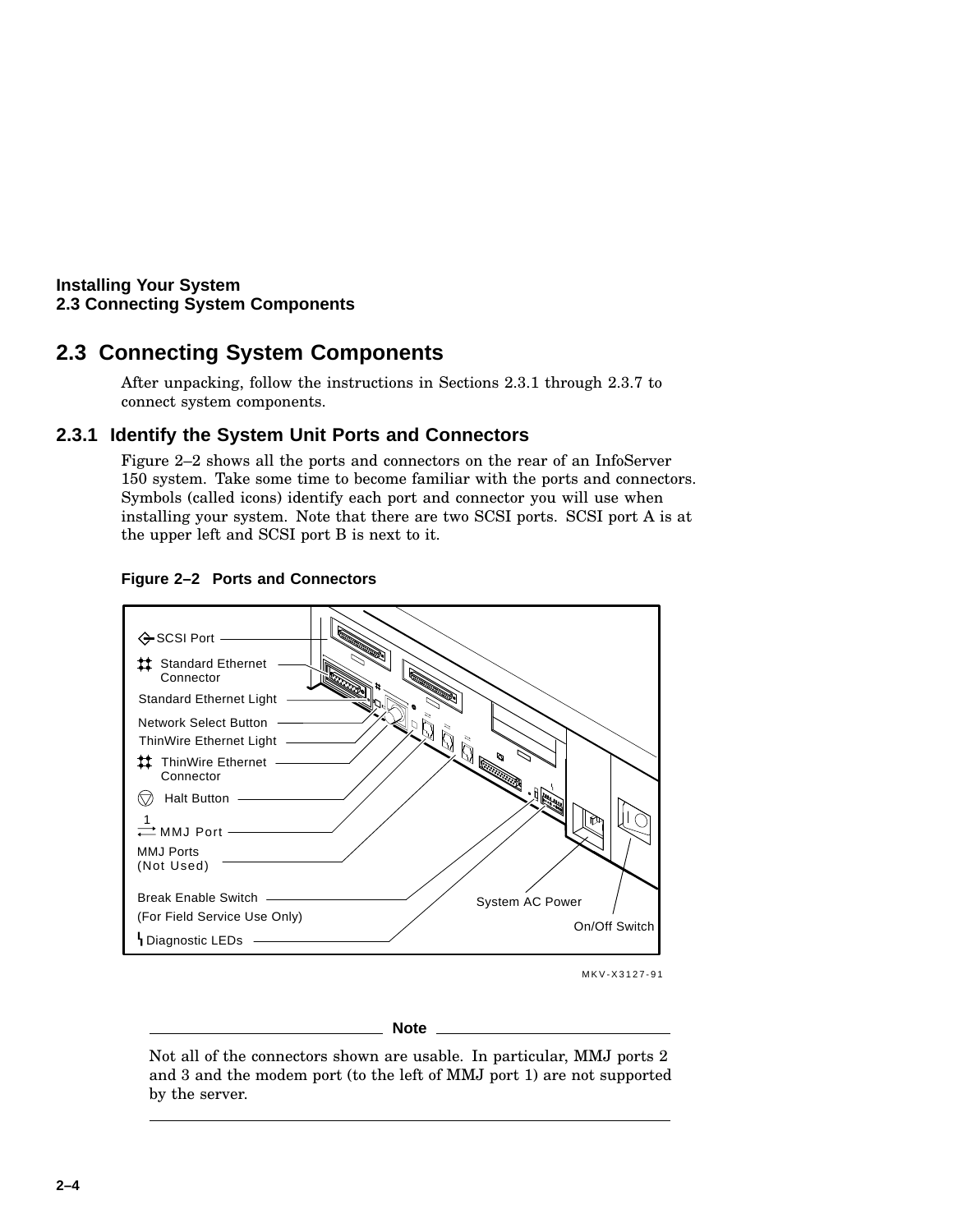## **2.3.2 Install the SCSI Terminators**

If you do not intend to connect additional drives to your system, be sure that the SCSI terminators are installed on the SCSI ports at the rear of the system unit, as shown in Figure 2–3.



**Figure 2–3 Rear Panel with SCSI Terminators Installed**

### **2.3.3 Install the Connector Covers**

You system comes with two connector covers to protect the unused connectors on the rear panel of the system unit, as shown in Figure 2–4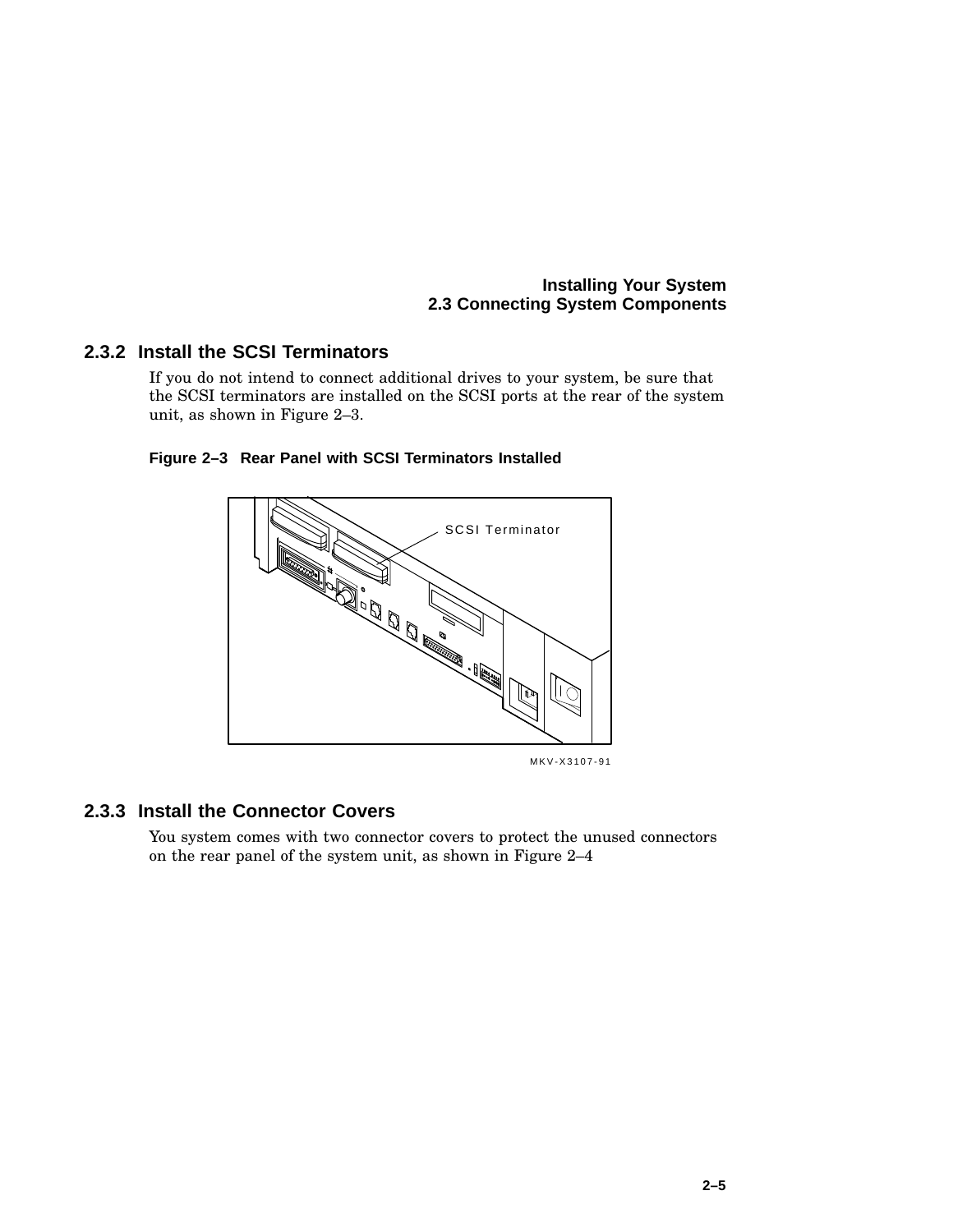





## **2.3.4 Attach the Ethernet Terminators**

You must connect the T-connector, two Ethernet terminators, and the loopback connector (Figure 2–1) to the system unit, so that you can run diagnostic tests to verify the Ethernet circuits.

#### **Note**

The system does not boot if the power-up self-test detects an Ethernet error.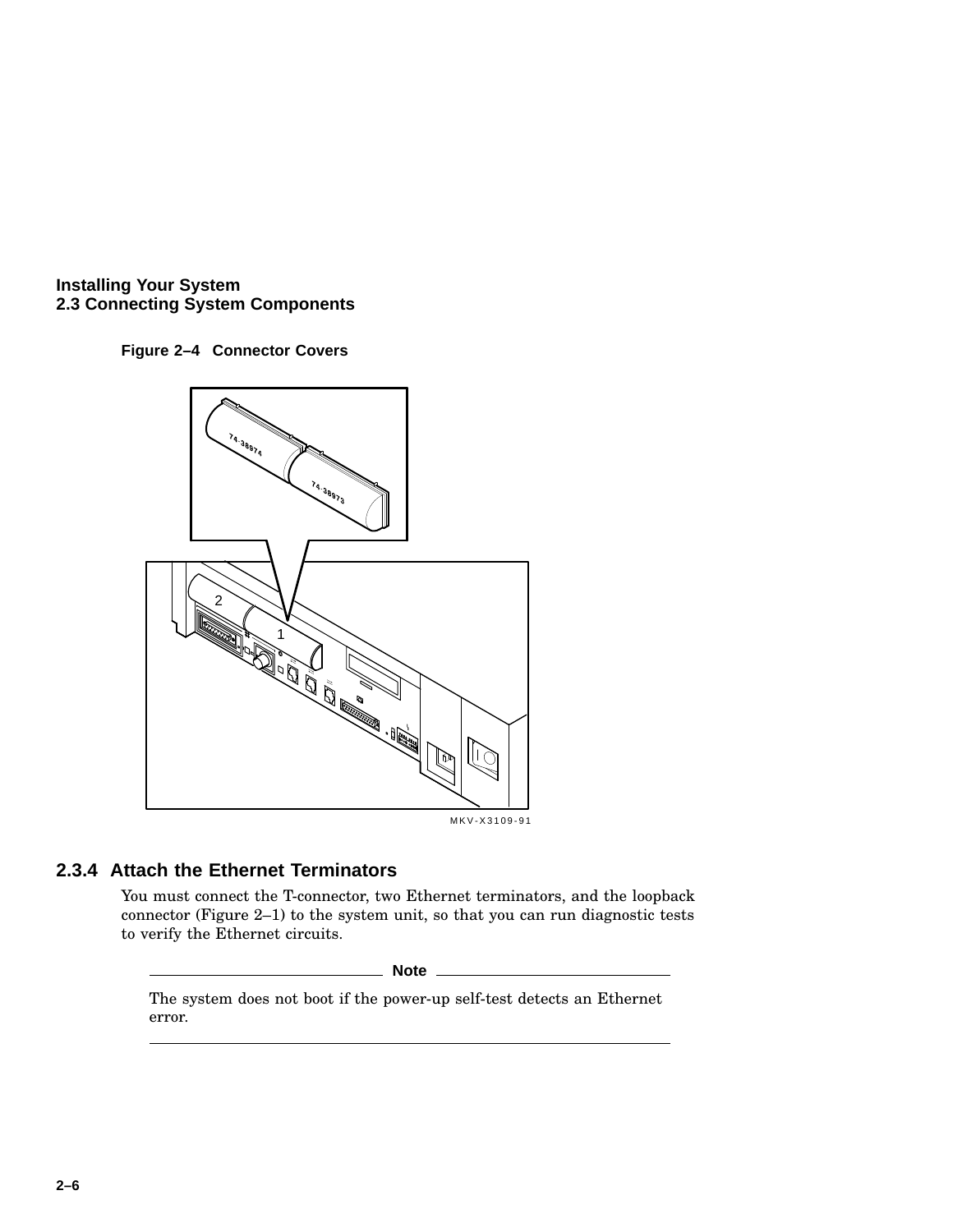For diagnostic purposes, note the following:

- The T-connector and two terminators complete the ThinWire Ethernet circuit. Later, when you decide to connect to a network, you exchange ThinWire cable sections for one or both terminators, depending on your network setup.
- The loopback connector completes the standard Ethernet circuit.

To connect the T-connector and loopback connector, follow these steps:

- 1. Push one terminator into one side of the T-connector, then turn the terminator clockwise until it locks in place.
- 2. Push the second terminator into the other side of the T-connector, then turn the terminator clockwise until it locks in place, as shown in Figure 2–5.

**Figure 2–5 Attaching T-connectors**



3. Connect the T-connector to the ThinWire Ethernet connector on the rear of the system unit by turning the T-connector clockwise until it locks into place.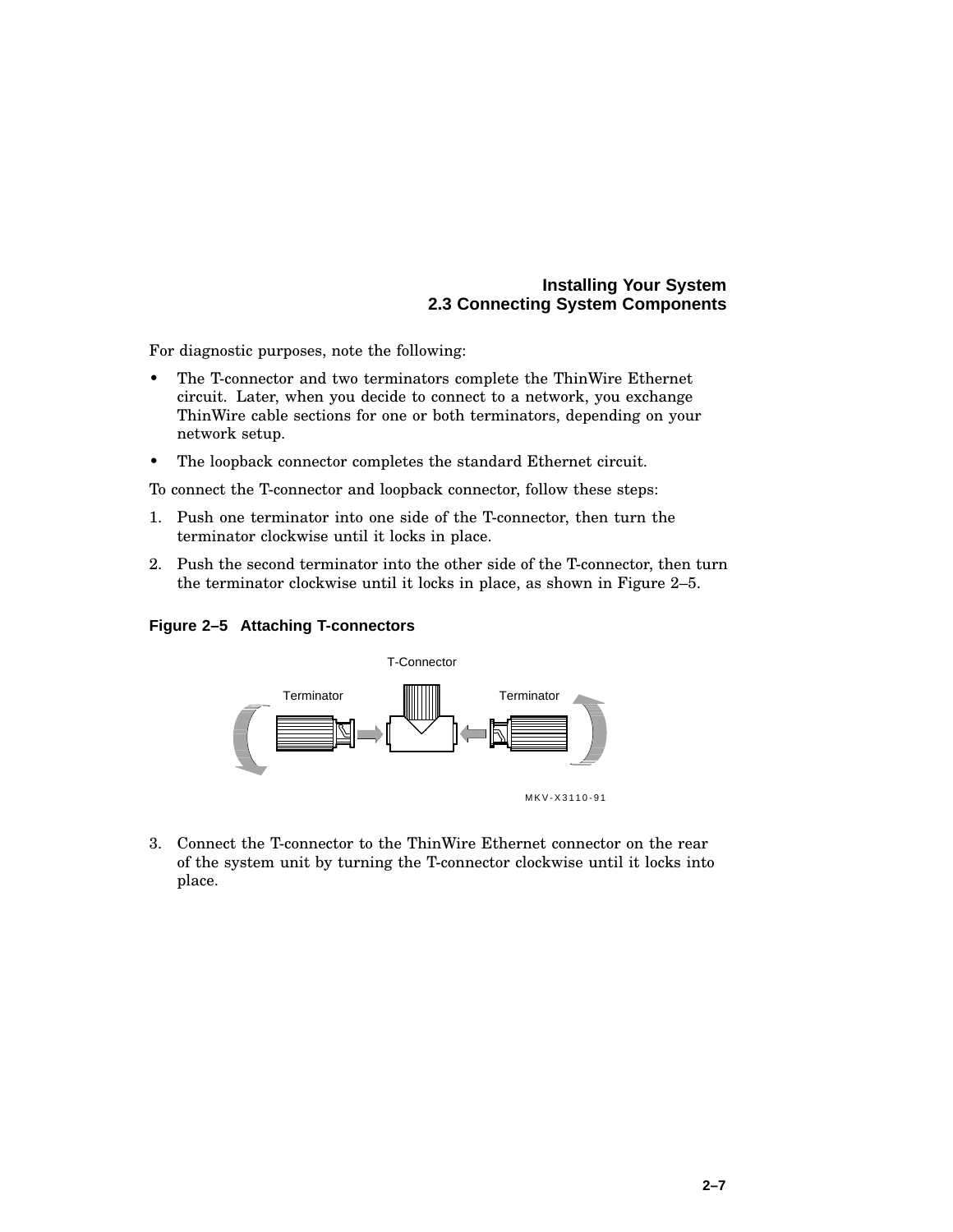

4. Connect the loopback connector to the standard Ethernet port on the back of the system unit. If needed, rotate the T-connector slightly to make room for the loopback connector.



**2–8**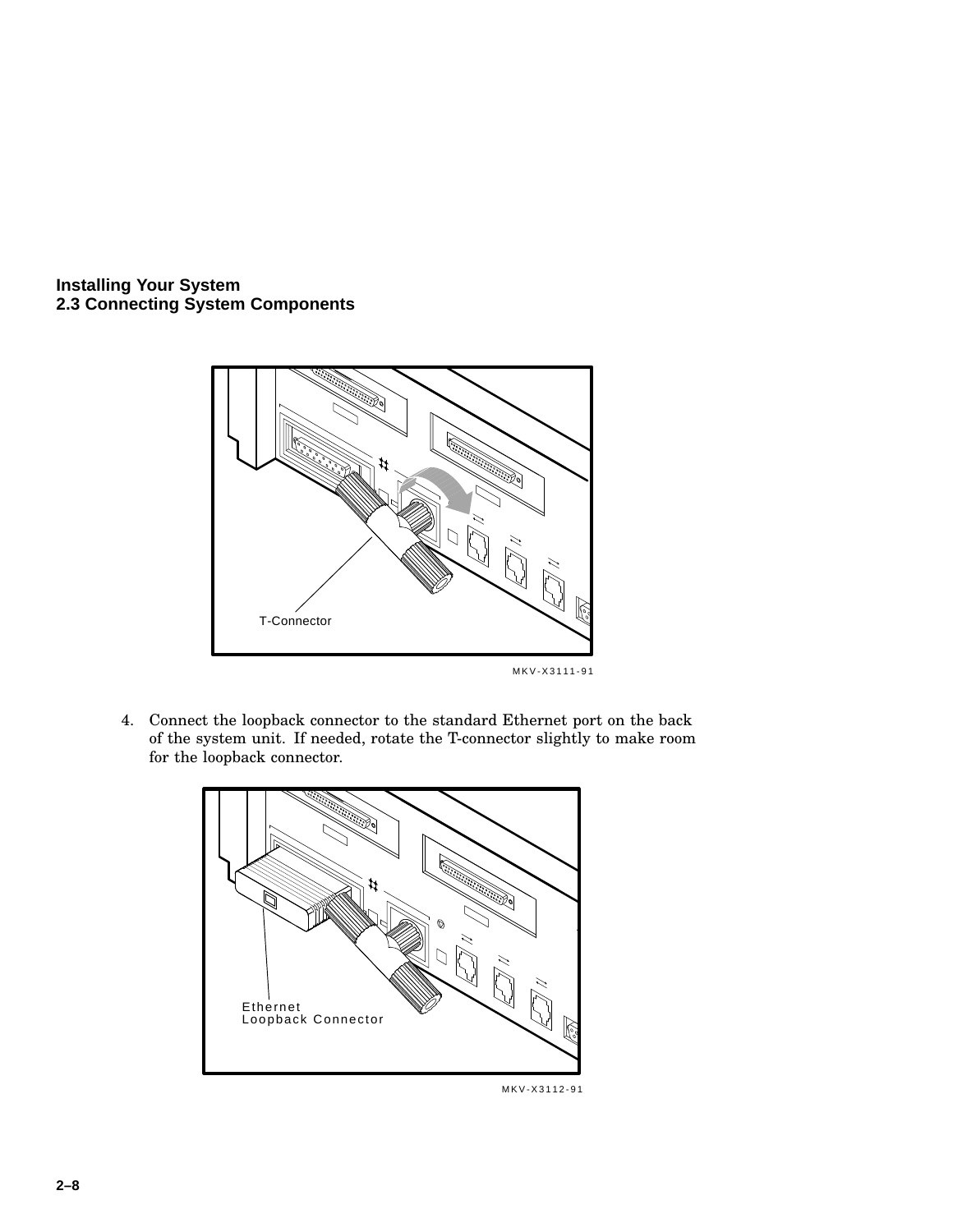## **2.3.5 Connect the System Unit Power Cord**

**Note**

Make sure the  $\boxed{10}$  power switch on the rear panel of the system unit is off  $(O)$ .

The system accepts power inputs in the ranges of 100 Vac to 120 Vac and 200 Vac to 240 Vac, at 50 or 60 Hertz. Within these limits the power supply is self-sensing, so the system unit does not need a voltage selection switch.

Connect the supplied power cord to the power socket on the rear panel of the system unit as shown in Figure 2–6. Connect the other end of the power cord to a grounded power outlet.

#### **Figure 2–6 Connecting the Power Cord**



MKV-X3113-91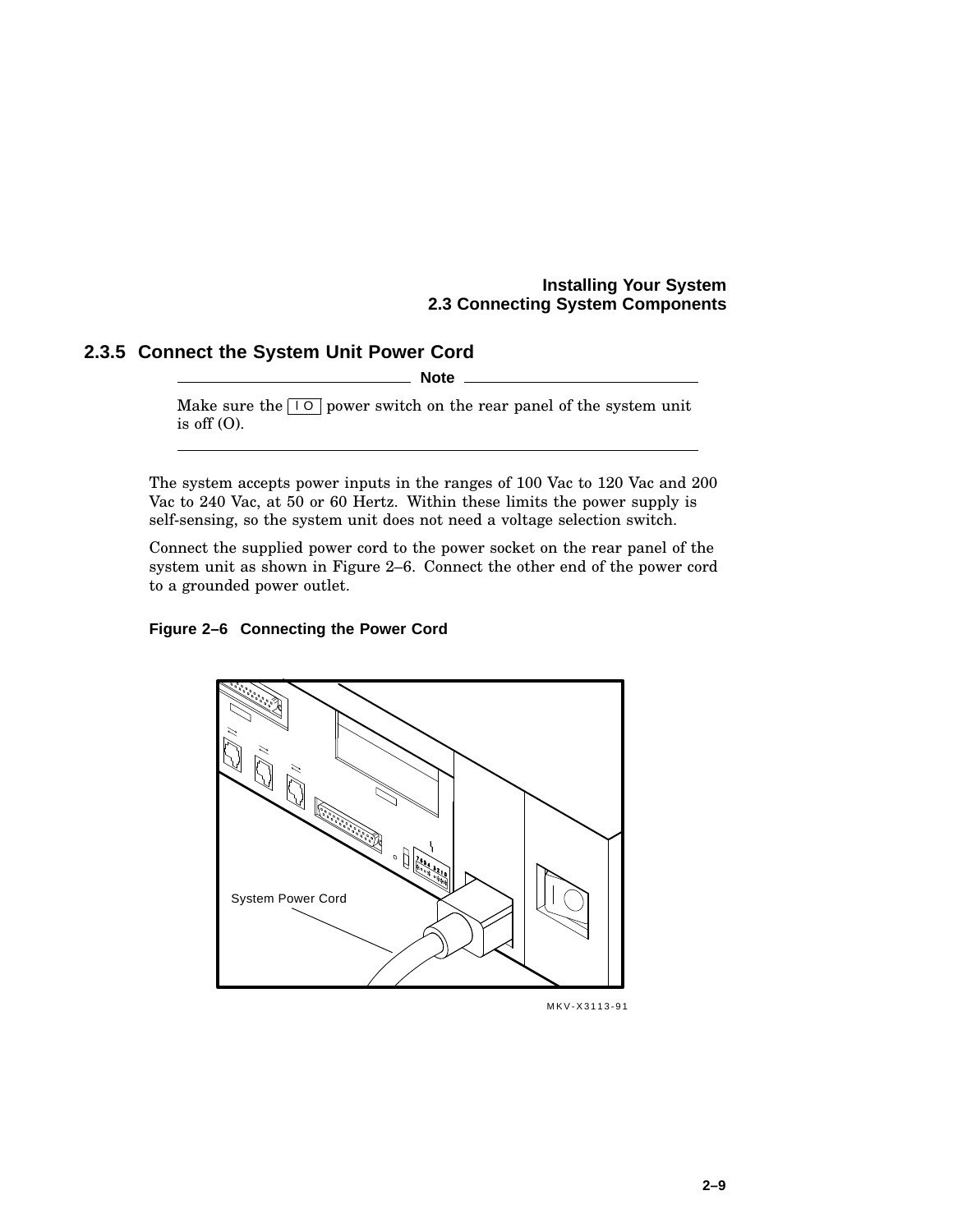## **2.3.6 Connect a Console Terminal**

You do not need a locally connected terminal for normal InfoServer operation. However, Digital advises that you connect a local terminal as part of this installation procedure, to ensure that the InfoServer system is operating properly.

The recommended console terminal is a VT300 series terminal. When you connect the terminal cable to one of the MMJ ports on the rear of the VT300 series terminal, the port must be set for DEC-423 operation. See your terminal documentation for details.

To connect a terminal to the server, follow these steps:

- 1. Make sure the  $\boxed{10}$  power switch on the terminal is off (O).
- 2. Connect the terminal cable supplied with the system to MMJ port 1 on the rear panel of the system unit.





MKV-X3114-91

- 3. Connect the other end of the console cable to the communications port on the terminal.
- 4. The terminal must be set at 9600 baud, with 8 bits, and no parity. See your terminal documentation if you need information on setting up your terminal.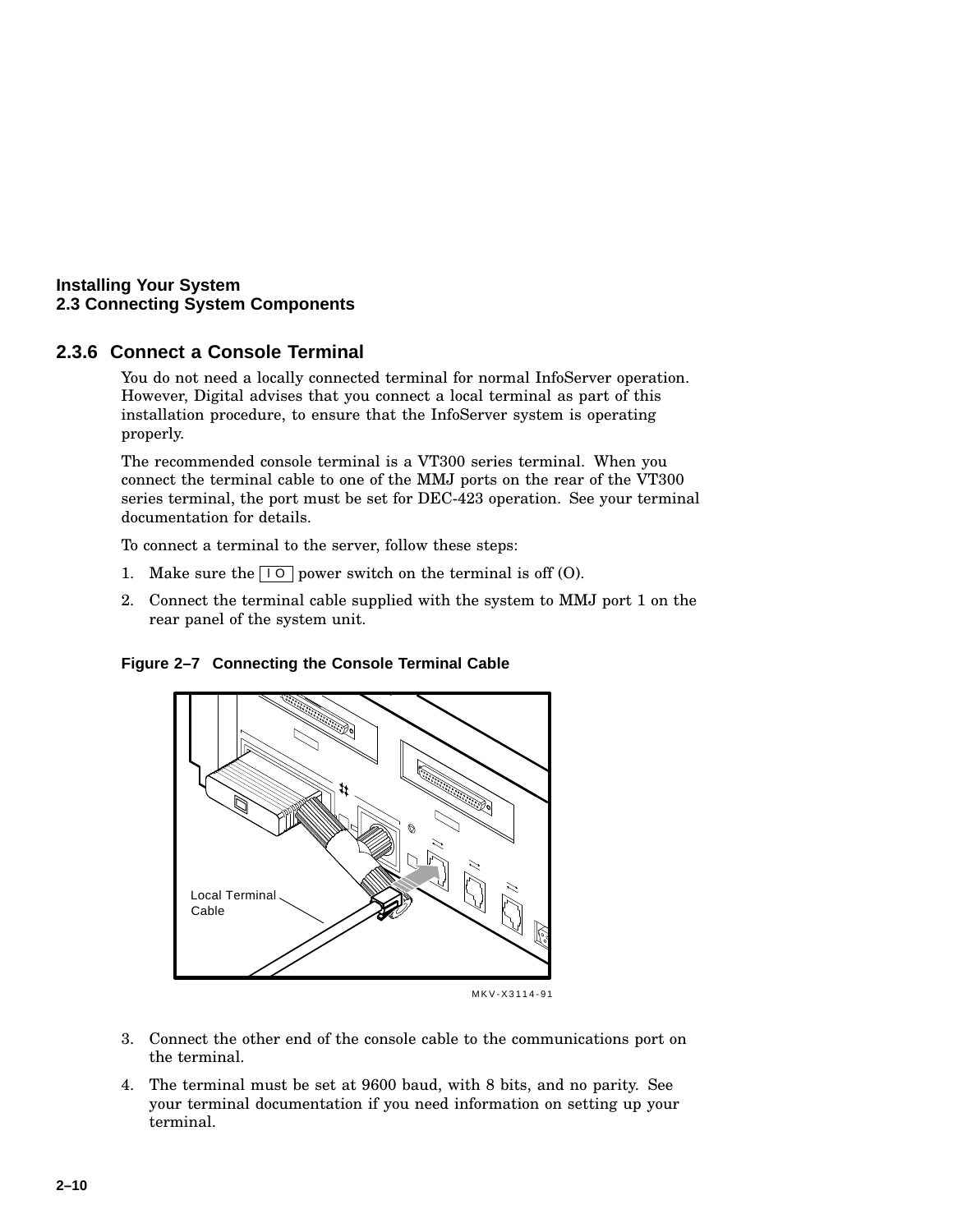During normal operation, you can control the server through a LAT terminal server session, if terminal servers are available on your network. If terminal server access is not available, or if client systems have trouble accessing server services, then a locally connected terminal is needed to manage the server or diagnose server problems. See the *InfoServer System Operations Guide*.

#### **2.3.7 Connect External Expansion Boxes**

If you received expansion boxes with your system, you should connect them to your system unit now. See Chapter 3 for information on connecting external expansion boxes.

## **2.4 Starting the System**

To start your system, follow these steps:

- 1. Turn on any expansion boxes connected to your system.
- 2. Turn on the console terminal connected to MMJ port 1. See your terminal documentation. Note that a console terminal is required when the server is first installed, to ensure proper startup and cabling.

**Note**

To view the system power-up self-test display, you must allow time for the console terminal to complete its power-up sequence.

3. Turn on the system unit by setting the  $\boxed{)}$  power switch on the rear of the system unit to the on ( | ) position.

The initial power-up display appears on the console terminal in about 1.5 minutes. If you see a display similar to the following, your system has passed all power-up tests, and the terminal's keyboard language has been set:

```
KA41-2 V1.0
F_-.E_...D_...C...B...A...9_...8...7...6...5...4_...3...2...1...? E 0040 0000.0005
? C 0080 0000.4001
 83 BOOT SYS
_DKA100
```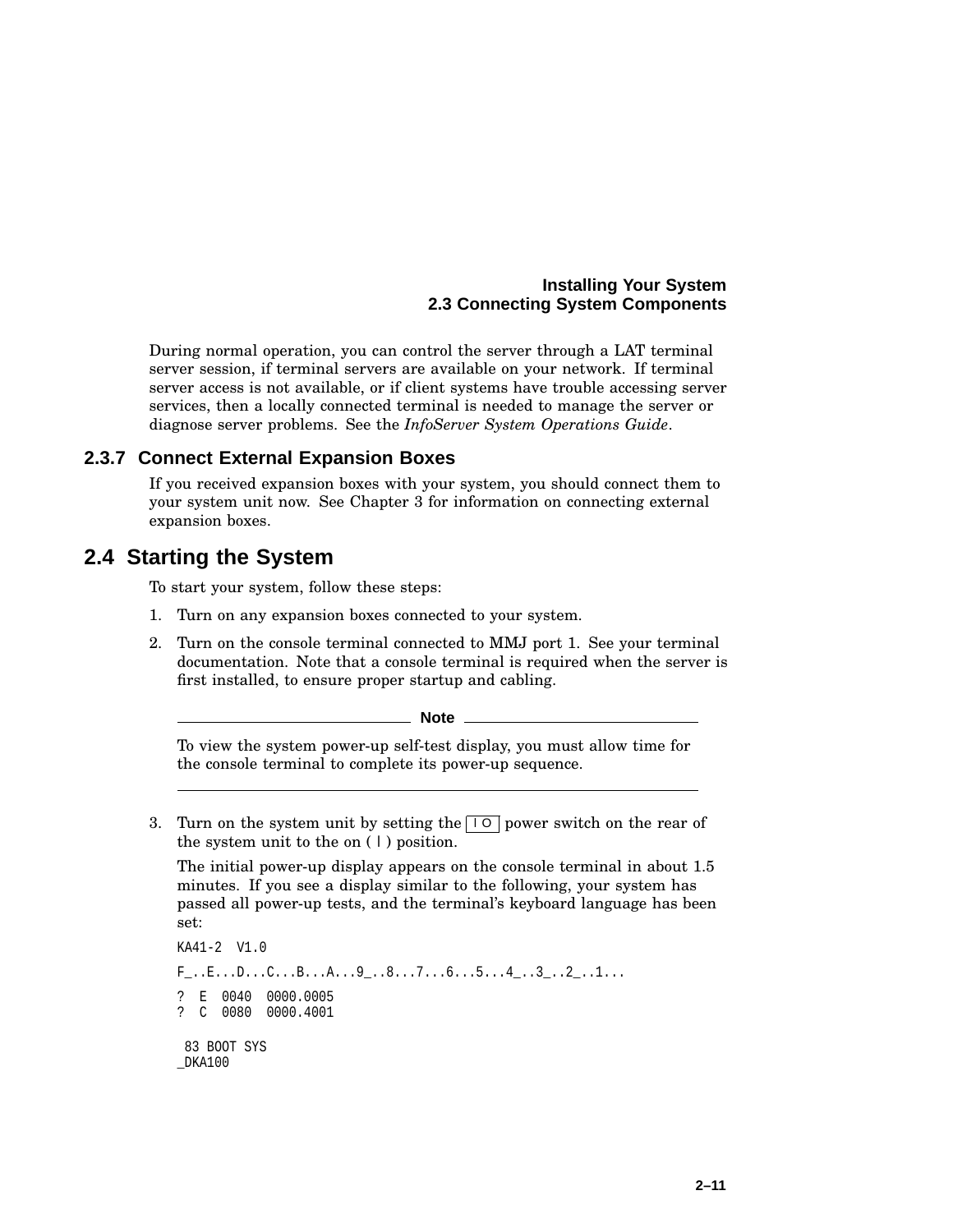#### **Installing Your System 2.4 Starting the System**

The system now boots the internal RZ disc drive. If the boot is successful, the console screen displays a message like the following:

DEC InfoServer 150 V2.0 Copyright (c) 1990, 1991 Digital Equipment Corp. %ESS-I-INITDISK, Disk initialization complete, 14 devices found

4. Enter the system password (ESS) when the system displays the Enter Password: prompt.

If you do not see the power-up display or the server fails to bootstrap, turn off the system unit and review each installation step. Repeat the power-up procedure. If the problem continues, see Section 2.9.3.

**Note** \_\_

Check the position of the break enable switch on the rear of the system unit (Section 2.3.1). It should be in the down position.

## **2.5 Loading a Compact Disc**

The InfoServer 150 system (Figure 1–1) has one RRD42 compact disc drive on the front of the system unit.

When you load a disc into the compact disc drive, insert the entire disc **caddy** into the disc door on the drive. Do not remove the disc from the caddy.

To load compact discs that you want to serve to the network, follow these steps:

- 1. Examine the disc caddy. Make sure it is not cracked or damaged. Never load a damaged caddy into a compact disc drive.
- 2. If a protective film is on the lid of the caddy, remove the film before using the caddy (Figure 2–8).
- 3. To open the lid of the caddy, press the tabs on both sides and lift the lid (Figure 2–8).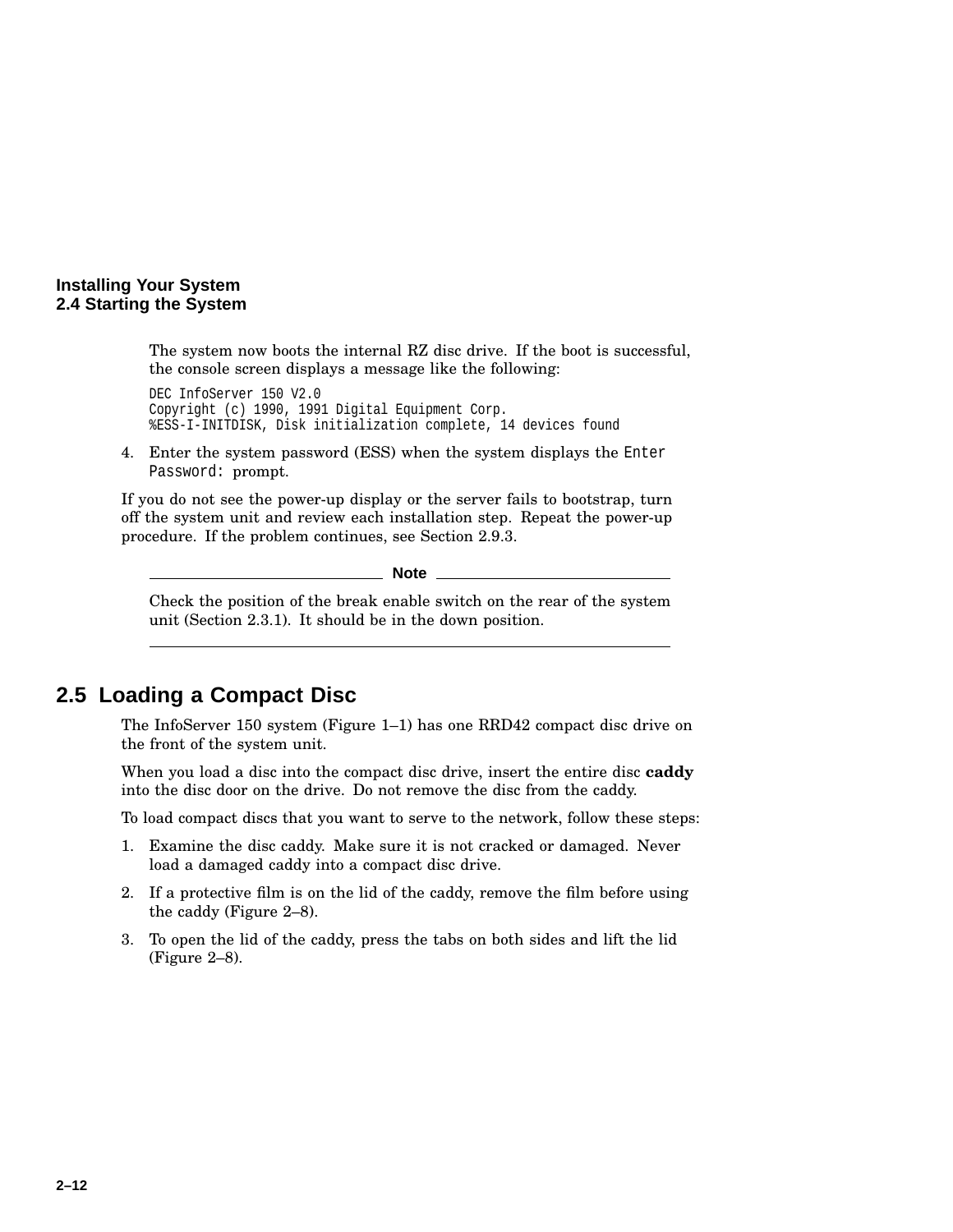**Installing Your System 2.5 Loading a Compact Disc**





- 4. To load an empty caddy with a disc, hold the disc by the edges and place the disc (with disc label up) into the caddy (Figure 2–9). Do not touch the surface of the disc. Be sure to place the disc beneath the edge of the caddy.
- 5. Press both corners firmly to close the lid (Figure 2–9).